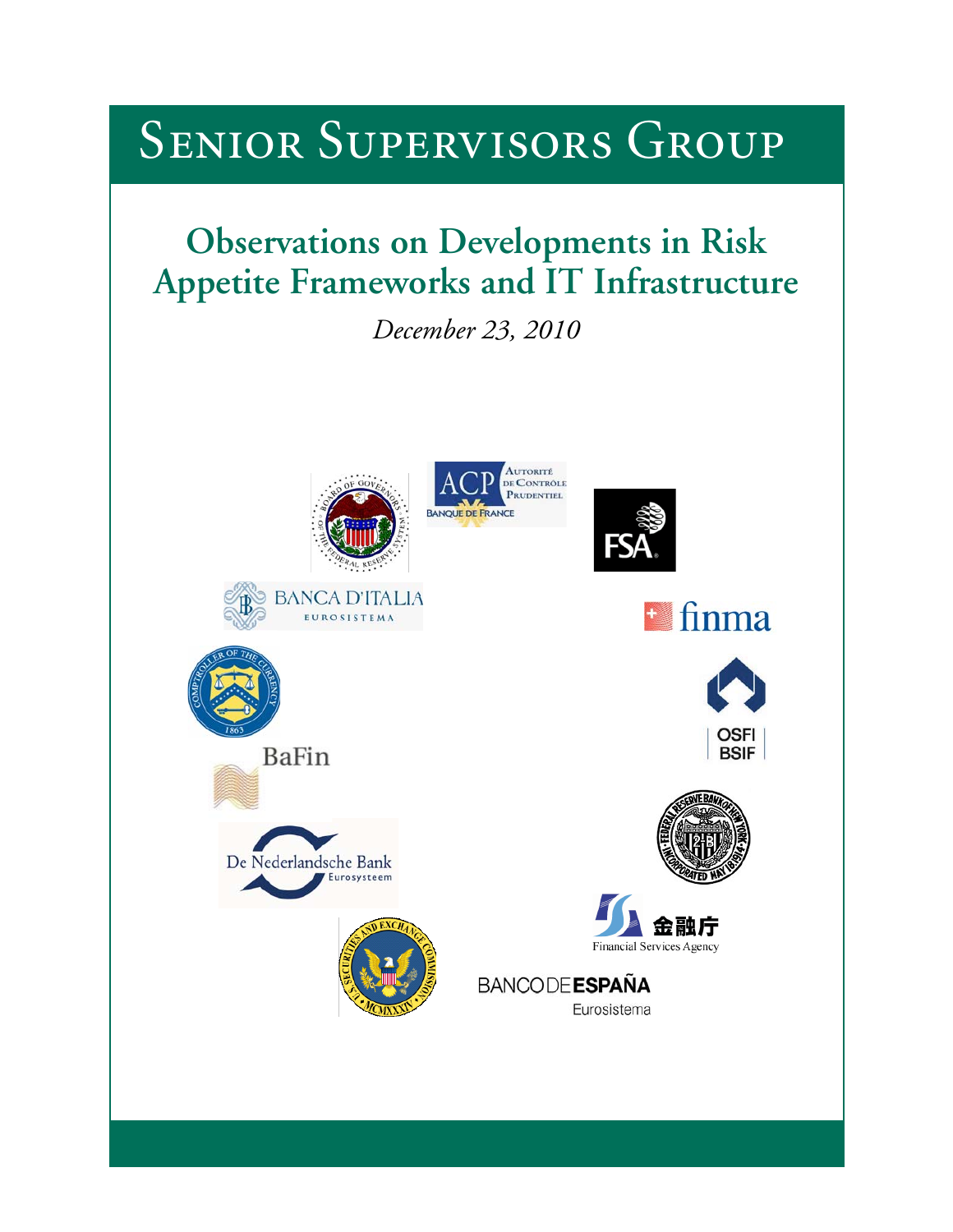**CANADA** *Office of the Superintendent of Financial Institutions*

**FRANCE** *Prudential Control Authority*

**GERMANY** *Federal Financial Supervisory Authority*

**ITALY** *Bank of Italy*

**JAPAN** *Financial Services Agency*

**THE NETHERLANDS** *The Netherlands Bank*

**SPAIN** *Bank of Spain*

**SWITZERLAND** *Financial Market Supervisory Authority*

**UNITED KINGDOM** *Financial Services Authority*

**UNITED STATES** *Board of Governors of the Federal Reserve System*

*Federal Reserve Bank of New York*

*Office of the Comptroller of the Currency*

*Securities and Exchange Commission*

# **SENIOR SUPERVISORS GROUP**

December 23, 2010

Mr. Mario Draghi, Chairman Financial Stability Board Bank for International Settlements Centralbahnplatz 2 CH-4002 Basel Switzerland

Dear Mr. Draghi:

I am pleased to send you this report of the Senior Supervisors Group (SSG), *Observations on Developments in Risk Appetite Frameworks and IT Infrastructure*. The report summarizes the efforts of two SSG working groups to assess the progress that financial institutions have made in developing risk appetite frameworks and building robust information technology infrastructures. These assessments follow up on two of the key weaknesses in risk management practice identified in our last report, *Risk Management Lessons from the Global Banking Crisis of 2008*.

Our observations in this report indicate that while most firms have made progress in developing risk appetite frameworks and begun multiyear projects to improve IT infrastructure, financial institutions have considerably more work to do in order to strengthen these practices. In particular, we have observed that aggregation of risk data remains a challenge for institutions, despite its criticality to strategic planning, decision making, and risk management.

The effectiveness of risk management practices will be tested as financial institutions adjust their business strategies to meet the continued challenges in the market and the evolving regulatory environment. As firms seek a forward-looking balance between risk and reward, we believe that vigorous leadership and a commitment to strengthening management's ability to make judgments about risk will prove essential in the uncertain times ahead.

Supervisors will continue to monitor and review these practices periodically to ensure their effectiveness going forward.

sincerely,<br>Within 7. Puthy

**William L. Rutledge** *Chairman*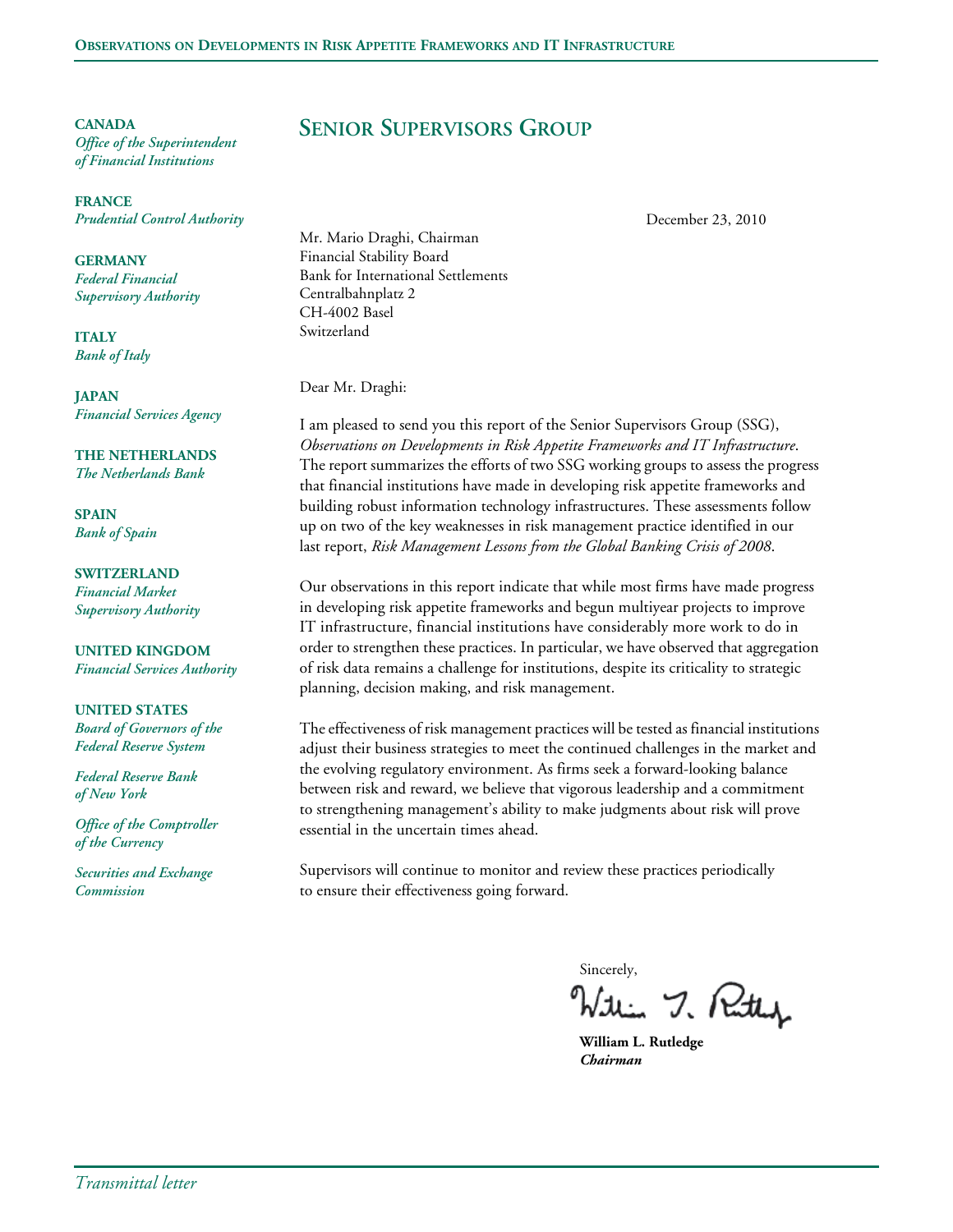# **TABLE OF CONTENTS**

| L   |                                                                                  |
|-----|----------------------------------------------------------------------------------|
| Н.  | SUMMARY OF KEY OBSERVATIONS AND CONCLUSIONS  2                                   |
| Ш.  |                                                                                  |
|     |                                                                                  |
|     | B. The Risk Appetite Framework as a Strategic Decision-Making Tool  4            |
|     |                                                                                  |
|     |                                                                                  |
|     |                                                                                  |
| IV. | IMPLEMENTING A COMPREHENSIVE RISK DATA INFRASTRUCTURE  10                        |
|     |                                                                                  |
|     | B. The Importance of IT Governance in Strategic Planning and Decision Making  11 |
|     |                                                                                  |
|     | D. Prioritizing the Integration of IT Systems and Platforms 13                   |
|     |                                                                                  |
| V.  |                                                                                  |

| APPENDIX A: MEMBERS OF THE SENIOR SUPERVISORS GROUP  15       |  |
|---------------------------------------------------------------|--|
| APPENDIX B: MEMBERS OF THE RISK APPETITE WORKING GROUP 16     |  |
| APPENDIX C: MEMBERS OF THE IT INFRASTRUCTURE WORKING GROUP 17 |  |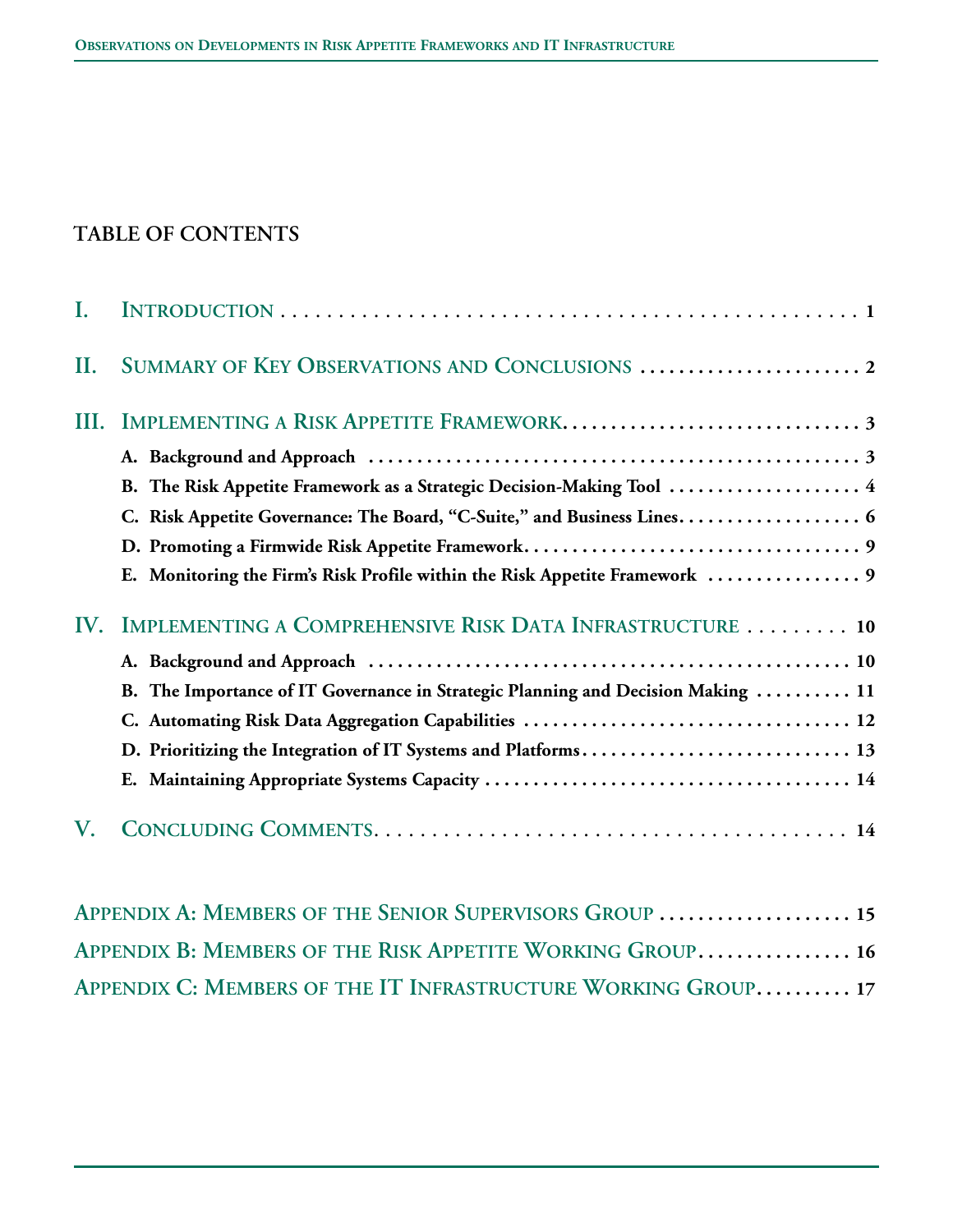# **I. INTRODUCTION**

On March 6, 2008, the Senior Supervisors  $Group^1$  (SSG) released its first report, *Observations on Risk Management Practices during the Recent Market Turbulence*. The report assessed the risk management practices that helped make some firms better able than others to withstand market stresses in the autumn of 2007. On October 21, 2009, the SSG released a follow-up report, *Risk Management Lessons from the Global Banking Crisis of 2008* (the "2009 SSG report")*,* which reviewed in depth the funding and liquidity issues central to the crisis and explored critical risk management practices warranting improvement across the financial services industry. In addition to pinpointing various risk management areas in need of strengthening, the 2009 SSG report raised the concern that recent changes to firms' risk management practices might not be sustained as memories of the crisis faded and pressures to pursue revenue opportunities increased.

A number of environmental factors have changed since the release of the 2009 report, including considerable progress toward raising global regulatory standards for capital adequacy and liquidity as well as a substantial easing of pressures in broad financial markets since the height of the crisis. Concurrently, however, market uncertainty has grown regarding the strength of sovereign finances and the resiliency of the banking sectors in some countries. These changes to the financial and regulatory environment underscore the importance of remediating the risk management weaknesses identified in the 2009 SSG report. In particular, firms must be able to make forward-looking and well-informed strategic decisions that can shape their ability to remain profitable while also managing risk prudently in the face of material economic, market, and regulatory events.

For help in guiding those strategic decisions, financial institutions will need to make demonstrable improvements in two key areas identified in the 2009 SSG report: 1) articulating a clearly defined risk appetite for the firm, and 2) monitoring risk effectively through reliable access to accurate, comprehensive, and timely quantitative information. The Financial Stability Board echoed this sentiment in a November 2010 report, *Intensity and Effectiveness of SIFI Supervision* (the "SIE report"), which urged supervisors to ensure that systemically important financial institutions (SIFIs) develop and maintain state-ofthe-art risk appetite and data aggregation capabilities. Specifically, the SIE report emphasized that more stringent criteria be applied to these areas, given the complex and broad array of financial services offered by SIFIs. In any case, all financial institutions will need to devote board and senior management attention, as well as significant financial and human resources, to developing these tools for use in adapting strategies to a changing business landscape.

Since the issuance of its 2009 report, the SSG has continued to meet regularly to discuss emerging supervisory and risk issues and to work collectively on selected risk management weaknesses exposed during the crisis. This report delivers observations about the interdependence between formal risk appetite frameworks and highly developed information technology (IT) infrastructures and considers how elements of those frameworks and infrastructures can be implemented effectively. We view these practices as crucial in providing the risk information that boards of directors and senior management need to make well-informed judgments—not only about risk management but also about their firms' forward-looking business strategies.

<sup>&</sup>lt;sup>1</sup> The Senior Supervisors Group currently includes senior supervisory authorities of major financial services firms from Canada, France, Germany, Italy, Japan, the Netherlands, Spain, Switzerland, the United Kingdom, and the United States.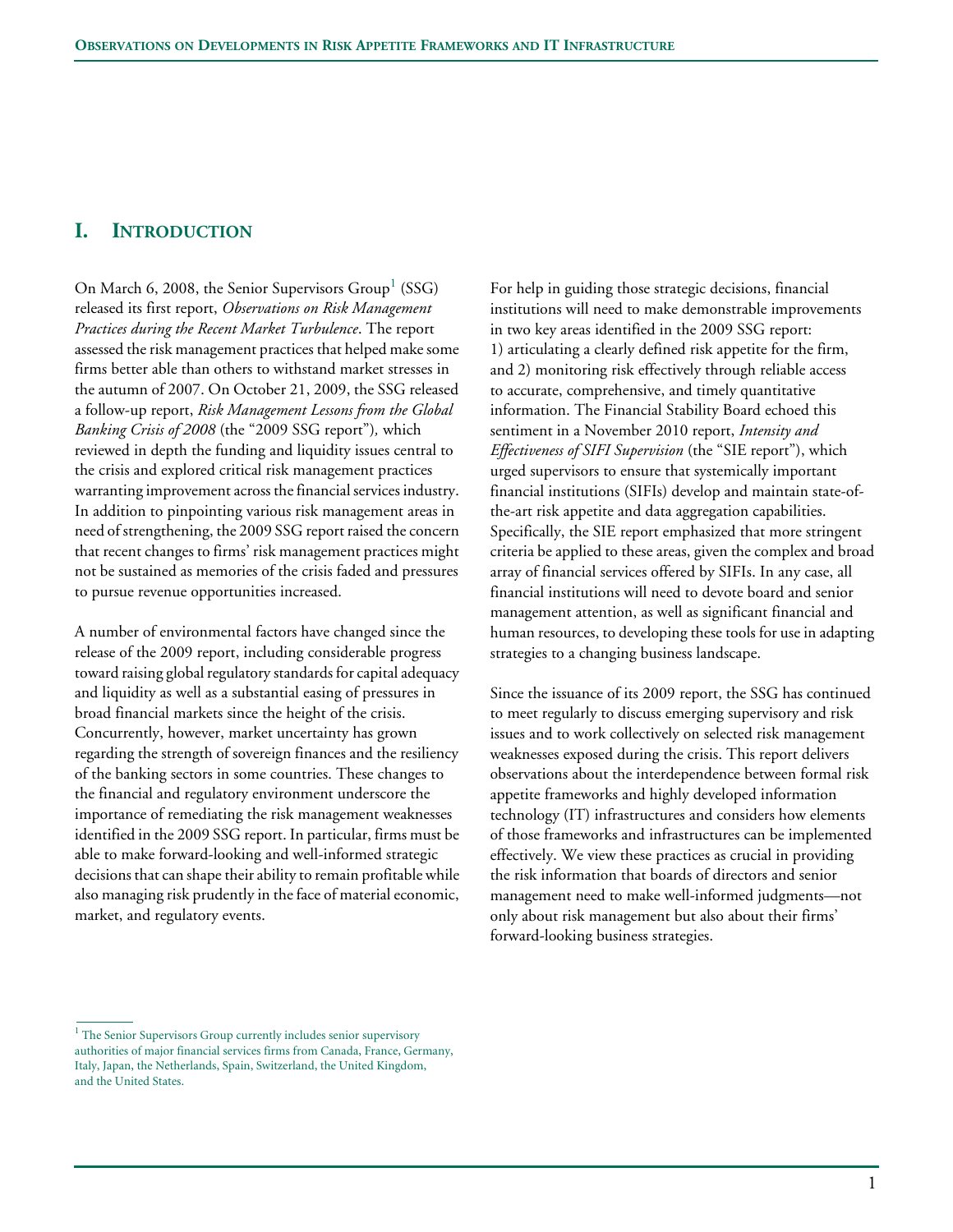# **II. SUMMARY OF KEY OBSERVATIONS AND CONCLUSIONS**

Most firms have made progress in developing risk appetite frameworks and have begun multiyear projects to improve IT infrastructure. These steps are clearly in the right direction, but considerably more work is needed to remediate risk management practices that were revealed as particularly weak during the height of the crisis.

**In particular, many firms have made progress in conceptualizing, articulating, and implementing a risk appetite framework (RAF) and have undertaken significant IT projects to aggregate risk data more accurately, comprehensively, and quickly.** The extent of needed improvements varies across firms, even in instances where firms have committed considerable financial and human resources to both efforts. While planned improvements are in progress, it is unclear whether firms will have advanced these practices sufficiently to be resilient in an increasingly competitive and changing regulatory environment. Consequently, developments in RAF and IT infrastructure will require continued review by firms and supervisors alike.

**An effective RAF and a robust risk data infrastructure greatly improve a firm's strategic planning and tactical decision making.** Firms that have taken their RAF and technology projects the most seriously acknowledge that these practices have improved their understanding of firmwide risk profiles and enhanced their decision-making capabilities, allowing them to be more forward-looking, flexible, and proactive. In addition, more nimble organizations establish in advance their risk appetite parameters and take steps to ensure that necessary quantitative risk information will be accurate and timely, improving the firm's ability to adjust positions quickly during a market event and thus reducing the potential for financial loss. Nevertheless, many firms concede that their risk data infrastructure requires considerably more work to be as flexible as that of their more advanced competitors.

**Strong and active engagement by a firm's board of directors and senior management plays a central role in ensuring that RAF and risk data aggregation projects have a meaningful impact on the organization.** RAFs were found to be more effective when generated by highly engaged boards of directors working closely with the chief executive officer (CEO), the chief financial officer (CFO), and the chief risk officer (CRO), because these individuals have the strongest ability to influence business strategy and risk management decisions. Furthermore, the CEO's commitment to an RAF was observed to be instrumental, as was the strength of the CRO's relationship with the board of directors in explaining critical risk issues. Active engagement by directors and senior management was observed to be critical in securing the financial and human capital necessary to implement IT infrastructure projects. In particular, this level of management support was seen as critical for IT projects aiming to improve the aggregation of risk data.

Supervisors also observed several additional elements of RAFs and comprehensive infrastructures for risk data that make their implementation more effective.

## *Implementing a Risk Appetite Framework*

- 1. **The implementation of an RAF necessitates strong internal relationships at the firm.** Risk appetite frameworks are reinforced most effectively at firms where close cooperation exists between the board of directors and the senior management team, between the senior management team and business line leaders, and between the CRO and the board of directors, other senior managers, and business line leaders. The role of the CRO and its relationships with others is particularly notable, because the CRO leads risk discussions among the board, the senior management team, and the business line leaders. Strong communication among these individuals allows the management team to effectively translate the board's expectations of risk appetite into the firm's day-to-day operations.
- 2. **The board of directors should ensure that senior management establishes strong accountability structures to translate the RAF into clear incentives and constraints for business lines.** While risk limits set boundaries, they do not by themselves offer enough accountability for operating within the RAF. The provision of positive incentives, such as career advancement and compensation, for individuals demonstrating strong risk management abilities helps promote a risk culture consistent with the RAF.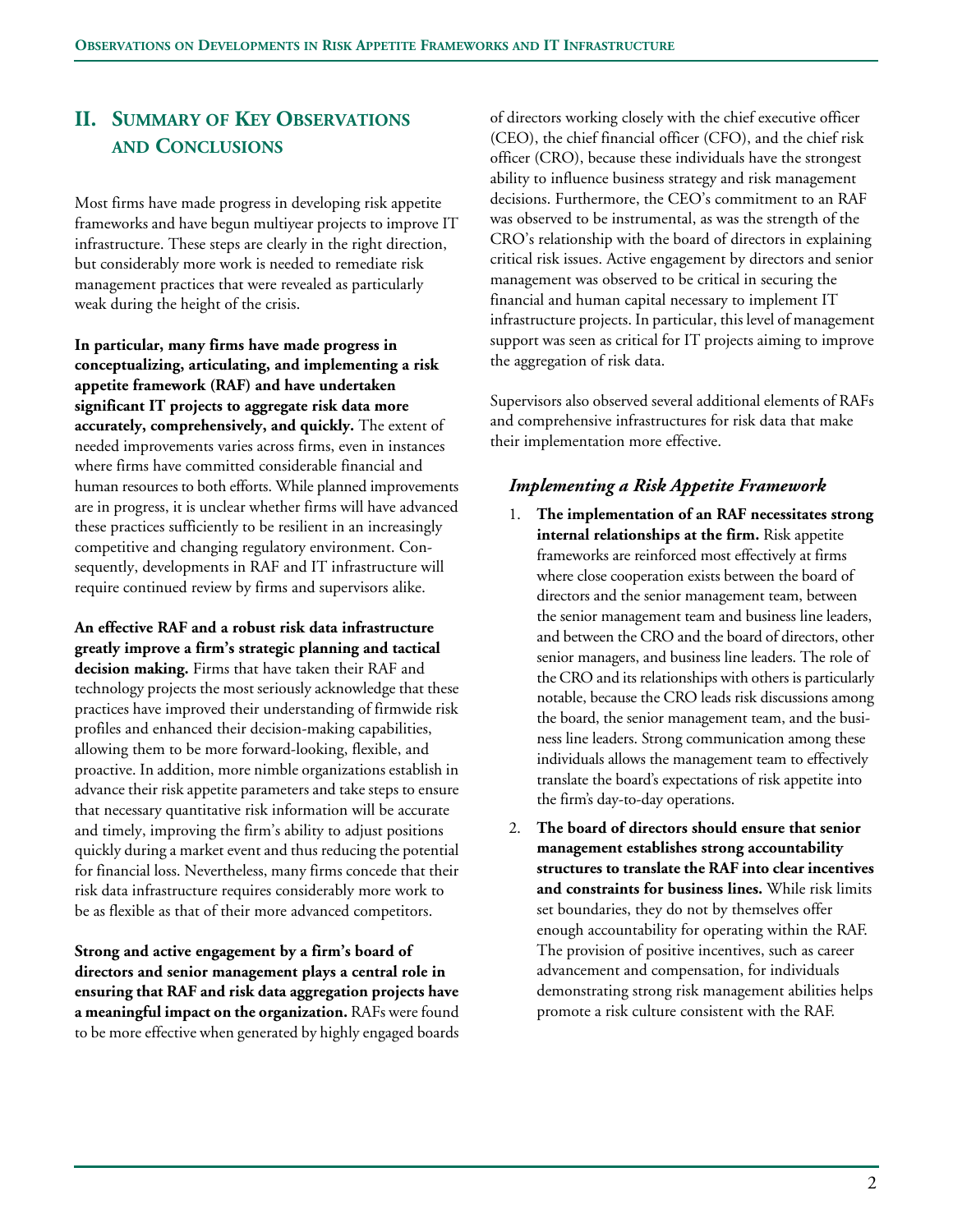3. **A common risk appetite language across the firm, expressed through qualitative statements and appropriately selected risk metrics, facilitates the acceptance and effective monitoring of the RAF.** A consistent approach provides management with a clear road map for execution and improves internal transparency. While firms with a common language can be more effective when discussing the RAF, dialogues at the board level, the CEO, CFO, and CRO level, and the business line level do differ. Accordingly, the metrics presented should be tailored to reflect these differences, in order to maximize the effectiveness of the discussion and the analysis of the firm's risk appetite and risk profile.

# *Implementing a Comprehensive Risk Data Infrastructure*

- 1. **Firms with highly developed IT infrastructures exhibit strong governance processes, including strategic planning that thoroughly incorporates IT infrastructure issues, a commitment of appropriate resources, established and accountable project management offices, the appointment of data administrators, and clear data owners.** The partnership between business lines and IT management is critical to initiating a project; IT project implementation often falls short when the governance process is not clearly defined.
- 2. **The implementation of highly developed risk data infrastructures requires more automation and fewer manual workarounds—two important conditions that can improve the accuracy and timeliness of risk data aggregation.** While some manual interventions might be necessary, a move toward more automation and fewer manual processes increases senior decision makers' ability to rely on risk information.
- 3. **As soon as is practically possible, disparate IT systems identified from a new business or through mergers and acquisitions activity should be integrated with firmwide systems and infrastructure.** Business line leaders and senior IT managers should make it a priority to develop an integration plan consistent with the goal of providing accurate and comprehensive risk reporting to senior decision

makers. If integration is not seen as a priority, critical risk data may sit in legacy systems and be treated separately from, and inconsistently with, the existing firmwide risk metrics reviewed by the senior leadership team.

The following sections emphasize our observations that well-developed risk appetite frameworks and risk data infrastructures are key factors to ensuring effective strategic decision making. Furthermore, strong governance practices that tie long-term business and risk management priorities to RAFs and IT infrastructure projects are critical for their implementation. Each section outlines additional elements of implementation that we identified as important for firms to incorporate in their RAF and risk data aggregation efforts.

# **III. IMPLEMENTING A RISK APPETITE FRAMEWORK**

## **A. Background and Approach**

Although institutions participating in the 2009 SSG report had assessed their risk appetite practices as being fully or partially aligned with industry and supervisory recommendations, supervisors remained concerned that firms did not provide evidence of the full scope and depth of improvements needed for an effective RAF.

- Most boards of directors and senior management representatives did not actively articulate, measure, and adhere to a level of risk acceptable to the firm. Overall, the 2009 SSG report found little evidence that boards received definitive information on their firms' actual risk positions relative to their risk appetites.
- At the time, most firms acknowledged some need for improvement in their procedures for setting and monitoring risk appetite, and many acknowledged the need to revamp the way in which their boards were receiving financial and risk information.

Subsequently, the Basel Committee on Banking Supervision, in its report *Principles for Enhancing Corporate Governance*, outlined expectations that it is the board's responsibility to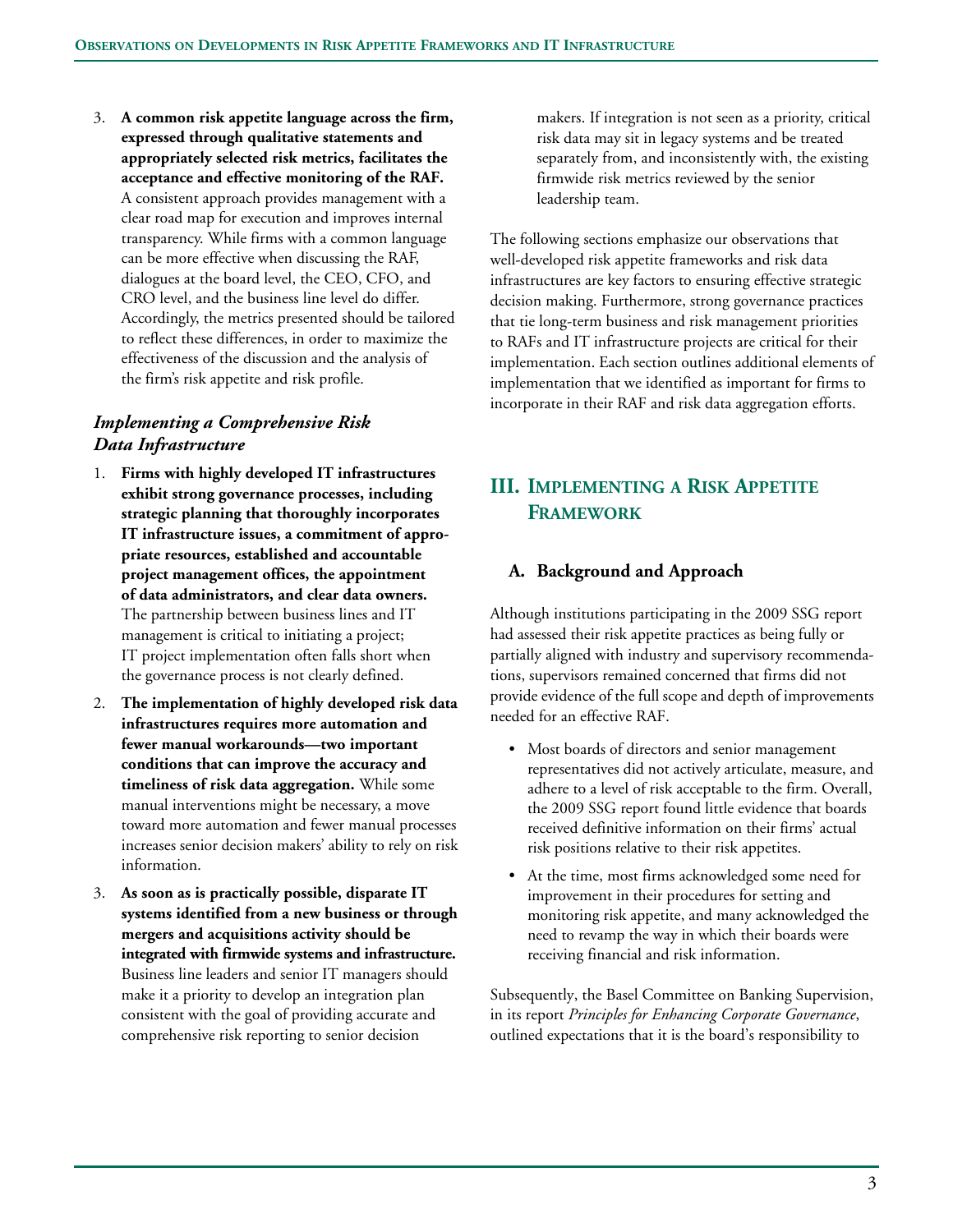"approve and oversee the implementation of the bank's overall risk strategy, including its risk tolerance/appetite."

To better understand the progress firms have made in improving their risk appetite frameworks, the SSG formed a working group that met with board members, CEOs, CROs, CFOs, and business heads at fourteen global financial institutions to gain insight into how firms are defining, communicating, and monitoring risk appetite and how they are meeting the challenges involved in implementing an RAF. The participating firms represent a broad cross-section of the industry in terms of geographic reach, business focus, and experience with risk appetite.

Participating firms have taken a wide variety of approaches in adopting RAFs, which range from the high-level, brief, and qualitative to the complex, lengthy, and quantitative. This variety reflects different views as to what an RAF should look like, as well as the different development stages of the frameworks across firms. While some RAFs are more advanced than others, no single firm was observed to have developed a fully comprehensive framework containing all the betterpractice elements described in this report. Furthermore, most RAFs are not particularly mature in their development. While the majority of participating firms do have a risk appetite statement, more than half reported that the statement has been in effect for a year or less.

# **B. The Risk Appetite Framework as a Strategic Decision-Making Tool**

**While most firms are still establishing a formal RAF, those with a more developed RAF can typically point to examples where the framework has helped drive strategic decisions and right-size the risk profiles.** The majority of firms interviewed indicated that their RAF is clearly linked to their strategic planning and budgetary process. Using the RAF to frame decisions, firms have established a common language for assessing the risk, budgetary, and strategic implications of a business opportunity or external event affecting the firm's risk profile. A number of managers have taken concrete actions based on the comparison of their risk profiles with their risk appetites, such as rescaling the size of a certain business or adjusting compensation to reflect risk embedded in a particular business line. In some cases, a more developed and formal RAF has helped influence the exit from a business that was not well aligned with the firm's desired risk profile.

While this decision is more difficult to reach when a business is profitable, the RAF can guide key decision makers seeking to trade short-term revenue or profits for reduced potential for future risk. Conversely, an RAF can lead to a decision to expand a business when it fits within the risk-taking activities outlined in the framework. Some observations from interviews that are worth noting include the following:

- One firm incorporated into its risk appetite statement the principle that the board and senior management must understand and be able to manage all risks. As a result, the firm decided to exit a specific business whose risk was not well understood, even though the business was profitable at the time. That particular line of business would eventually generate significant losses for other firms during the financial crisis.
- Another firm reduced its warehousing of subprime assets by half, following its RAF principles to scale down noncore businesses. When the crisis hit, not only had the firm scaled back its subprime warehousing, but it was also more aware of the exposures that remained, the risks they posed, and the best methods of addressing those risks.
- In another revealing comment, a firm reported that its RAF helped identify gaps in IT and human resources. After having formalized its RAF, this firm hired significantly more risk personnel and built out its data infrastructure.
- A number of firms interviewed noted that the process of articulating risk appetite focused discussion on the firm's key strengths and competitive advantages, better positioned their boards to challenge business proposals outside of the firm's core competencies, and served as a better yardstick for discussing risk on a forward basis, rather than simply comparing the results of risk models and limits.
- While many firms lauded the importance of an RAF in aiding decisions about acquisitions and divestitures, some firms—usually those with less developed frameworks—were unable to provide concrete examples of how the RAF influenced specific decisions.

**An RAF establishes an explicit, forward-looking view of a firm's desired risk profile in a variety of scenarios and sets out a process for achieving that risk profile.** An RAF establishes practices that link the expressed desires of directors and senior management to the actions of individuals throughout the organization, ensuring that the firm's actual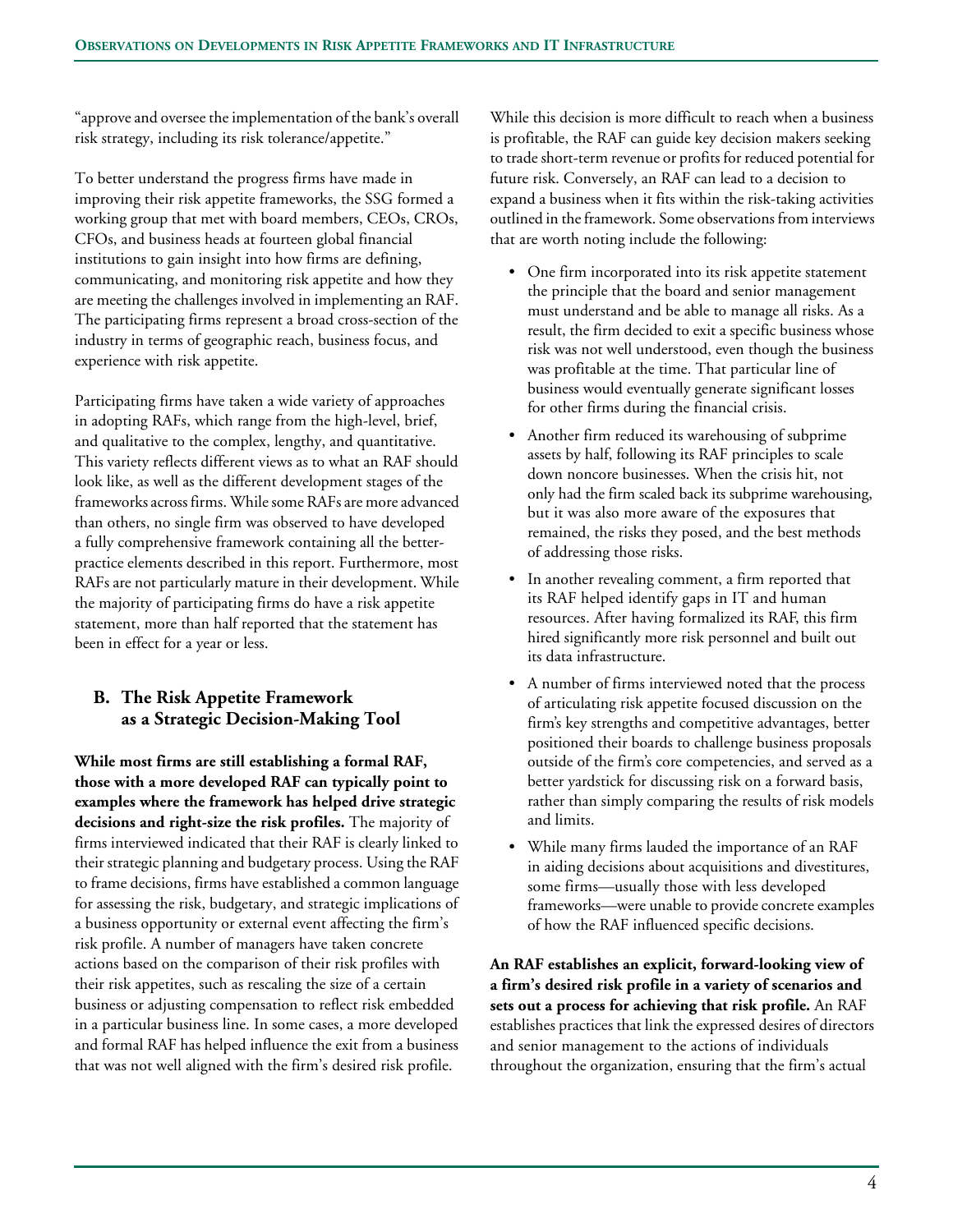risk profile stays within the parameters set within the framework. It codifies which types of risk the firm is willing to bear and under what conditions, as well as which risks the firm is unwilling to assume, and it translates these expectations into supporting processes and actions. $^2$  The RAF helps in measuring risk, monitoring the risk profile, transmitting risk appetite to internal and external stakeholders, and reassessing periodically the risk appetite level of the firm.

**The RAF typically begins with a risk appetite statement that establishes boundaries for the desired business focus and articulates the board's desired approach to a variety of businesses, risk areas, and, in some cases, product types.**  Driven by the board of directors and supported and implemented by senior management, the risk appetite statement is essentially a risk philosophy—or, as one firm put it, a "mission statement for risk." When issued by the board of directors, a risk appetite statement provides senior managers with both guidance and constraints as they pursue the firm's strategy. Across firms, risk appetite statements speak to some of the following elements: desired business mix and composition of the balance sheet, risk preferences (for example, "we focus on retail credit risk, tolerate some wholesale credit risk, and hedge market risk"), the acceptable trade-off between risk and reward, tolerances for volatility, capital thresholds (including regulatory capital, economic capital, and leverage ratios), tolerances for post-stress loss, target credit ratings, and optimum liquidity ratios, among others. A useful risk appetite statement is relatively simple, easily communicated, and resonates with multiple stakeholders. Furthermore, and very importantly, it is referenced frequently.

**Since it is difficult to forecast with any certainty market conditions over time, the more developed RAFs are flexible and responsive to environmental changes; however, risk appetite must also be definitive and consistent enough to contain strategic drift.** To ensure that any adjustments are tracked and understood, more advanced RAFs incorporate a process whereby management documents decisions made on the basis of the RAF as well as changes made to the framework. A firm's RAF is useful at many levels of the organization in framing discussions and decisions about strategic direction, including deliberations concerning possible acquisitions, new business lines, or new products. Often, these strategic opportunities cannot be anticipated, and the decision to take them on may require adjustments to risk appetite or to the RAF. For this reason, it is important that the RAF be flexible and that the articulation of risk appetite be iterative, allowing a firm to respond to changing or unanticipated circumstances. However, the RAF clearly loses utility if its goals are constantly adapted to justify every emerging opportunity. Indeed, the framework should serve as a reminder to management, as well as to the board, of the original core risk strategy. This means that any movement away from that core strategy will be recognized as a deliberate decision to move outside of or to alter the firm's risk appetite, which should limit any gradual unconscious drift. It is a challenge for firms to strike an appropriate balance: RAFs are meant to establish boundaries without becoming too rigid. The formalization and documentation of any changes will help ensure that this process is a conscious one.

**RAFs help firms prepare for the unexpected. Firms with a more developed RAF set an expectation for business line strategy reviews and conduct regular discussions about how to manage unexpected economic or market events in particular geographies or products.** Those discussions consider how business strategies may affect the consolidated entity. Firms with more seasoned RAFs have also created a forward-looking process that establishes expectations about the firm's consolidated risk profile in a variety of circumstances based on stress tests and scenario analyses. The use of stress tests and scenario analyses on a consolidated basis can test the RAF as well as help firms identify where their risk profiles are most vulnerable. In response, an RAF can help establish a road map for risk taking, loss mitigation, and the employment of contingency measures.

Despite a consensus among firms on the usefulness of stress testing and scenario analyses in helping to measure risk level and prospective risk appetite, firms still face significant

 $2^2$  To establish common expectations in its discussions with management, the SSG working group provided participating firms with the following industry definitions of risk appetite, risk capacity, and risk profile:

<sup>•</sup> Risk appetite is the level and type of risk a firm is able and willing to assume in its exposures and business activities, given its business objectives and obligations to stakeholders. Risk appetite is generally expressed through both quantitative and qualitative means and should consider extreme conditions, events, and outcomes. In addition, risk appetite should reflect potential impact on earnings, capital, and funding/liquidity.

<sup>•</sup> Risk capacity is the full level and type of risk at which a firm can operate and remain within constraints implied by capital and funding needs, as well as other obligations to external stakeholders. Risk capacity is a maximum measure and is not necessarily intended to be reached, meaning that a firm might set a buffer between risk capacity and risk appetite and manage that on an ongoing basis.

<sup>•</sup> Risk profile is a point-in-time assessment of actual aggregate risks associated with a firm's exposures and business activities, through the use of several tools and measures. Generally, a firm should aim to have its risk profile remain within its stated risk appetite and should ensure that its risk profile does not exceed its risk capacity.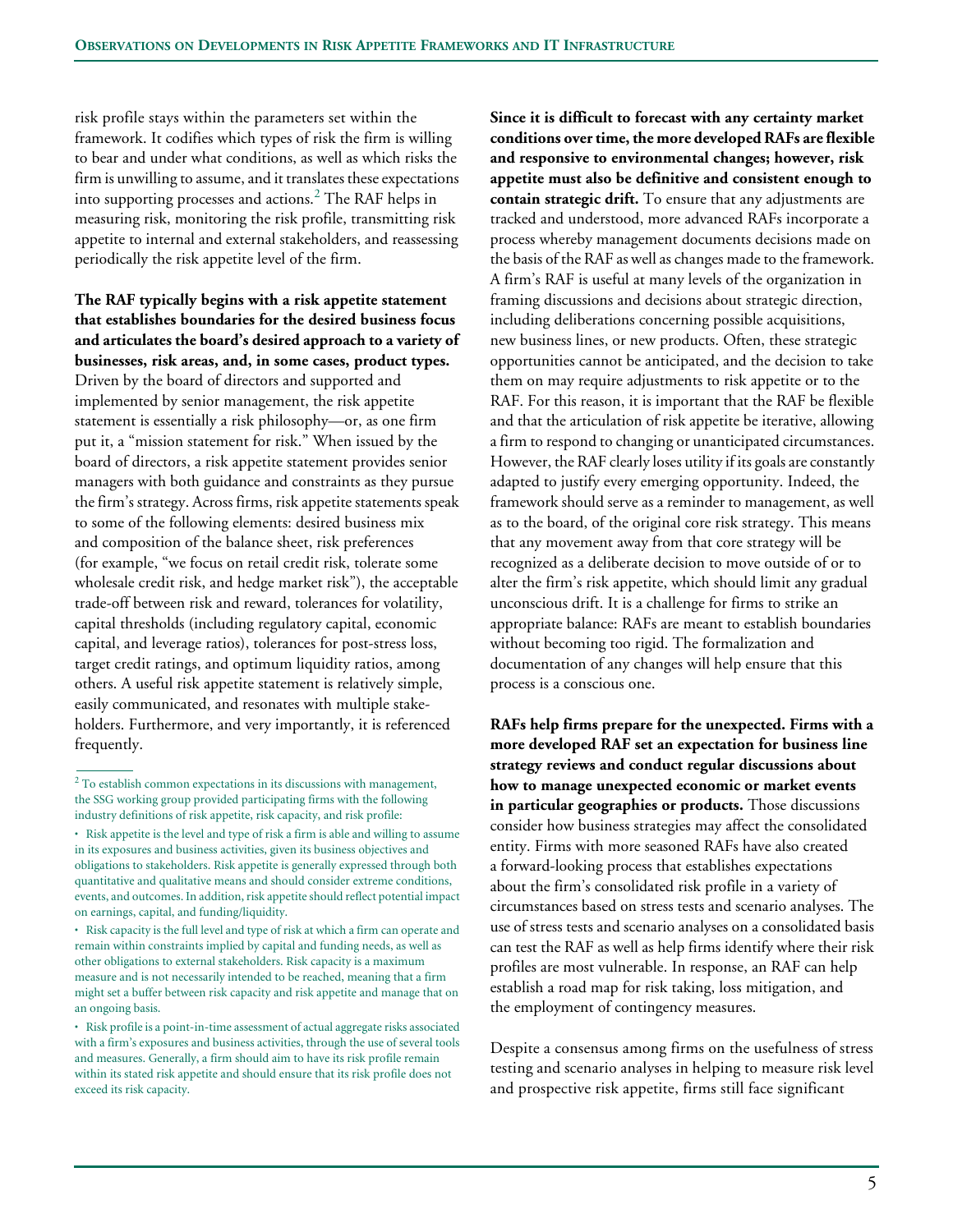challenges in relying on a comprehensive risk data infrastructure to produce accurate results. A number of firms, however, are investing substantially in consolidated stress-testing capabilities. A few have already established enterprise-wide stress-testing functions, which can produce internal stress-testing metrics and reporting using a variety of macroeconomic indicators and market variables across differing levels of severity (for example, base, moderate, and severe). A flexible system can conduct these stress tests on an ad hoc basis, even during periods of financial stress.

The following observations from interviews are noteworthy:

- The use of stress-testing results in setting limits was not a common practice among many of the interviewed firms, although most acknowledged that integrating the two was a worthwhile goal.
- At those firms where stress tests did influence the RAF and limit setting, senior managers emphasized that no single stress test would capture all elements of a firm's risk profile. More developed RAFs included a periodic review of whether the risk elements used in stress scenarios continued to be relevant.
- Further complicating matters were the significant challenges in aggregating data comprehensively to ensure that the risk metrics reported captured as many important risks as possible.

# **C. Risk Appetite Governance: The Board, "C-Suite," and Business Lines**

An RAF is an explicit effort to describe the boundaries within which management is expected to operate when pursuing the firm's strategy. Firms that implement an RAF most effectively are those that communicate and champion the framework throughout the organization, starting from the top. Significantly, the strength of the relationships among the directors, the CEO, the CFO, and the CRO will play an instrumental role in the RAF's effectiveness. Firms with more effective frameworks have increasingly focused on the distinctive mandates and responsibilities of each of these levels of governance. Specifically, firms with more developed RAFs assign roles in this basic but fundamentally important way:

• The board of directors, with input from senior management, sets overarching expectations for the risk profile.

- The CEO, CRO, and CFO translate those expectations into incentives and constraints for business lines, and the board holds the businesses accountable for performance related to the expectations.
- Business lines, in turn, manage within the boundaries of these incentives and constraints, and their performance depends in part on the RAF's performance.

# **Board of Directors***<sup>3</sup>*

**At leading firms, engaged boards with solid expertise support the formulation, assessment, and monitoring of the firm's RAF. An engaged board is accountable for the RAF and uses it to frame strategic decisions.** While the board or its risk committee cannot be expected to monitor every facet of a firm's risk profile, boards that invest a significant amount of time and effort in articulating a firm's risk appetite statement will have a greater stake in ensuring that the process for adhering to that statement is properly implemented and guides decision making throughout the firm. Many directors describe their role as one of challenging management until they are comfortable that management both understands the risk profile and is running the business in a manner consistent with the RAF. In practice, the board's critical review of management can be overly backward looking—that is, focused on past actions rather than strategic, forward-looking issues. Effective board members need to "get ahead of the issue" by articulating their expectations in advance so that management can establish strategic plans accordingly. This practice is not as widespread as it could be.

**To drive an effective RAF, stronger boards employ an active, iterative process of review. They shape the firm's risk appetite statement and work regularly with management to align the framework with that statement.** Better practice indicates that when a board or its risk committee challenges management and insists on a thorough vetting of the RAF, the institution ultimately develops a more complete,

<sup>&</sup>lt;sup>3</sup> While this report refers to a governance structure consisting of a board of directors and senior management, the SSG acknowledges that different jurisdictions—even among SSG member countries—apply different governance structures as a result of divergent legislative and regulatory frameworks. In some SSG countries, a two-tier governance structure is in place, in which a supervisory board has a supervisory but not an executive function while a management board carries out the executive function. Other SSG countries use a one-tier structure that combines the two functions. For purposes of this report, "board of directors" refers to the role of a board that provides a broad oversight function. Readers should interpret these observations consistently with the applicable law in each jurisdiction.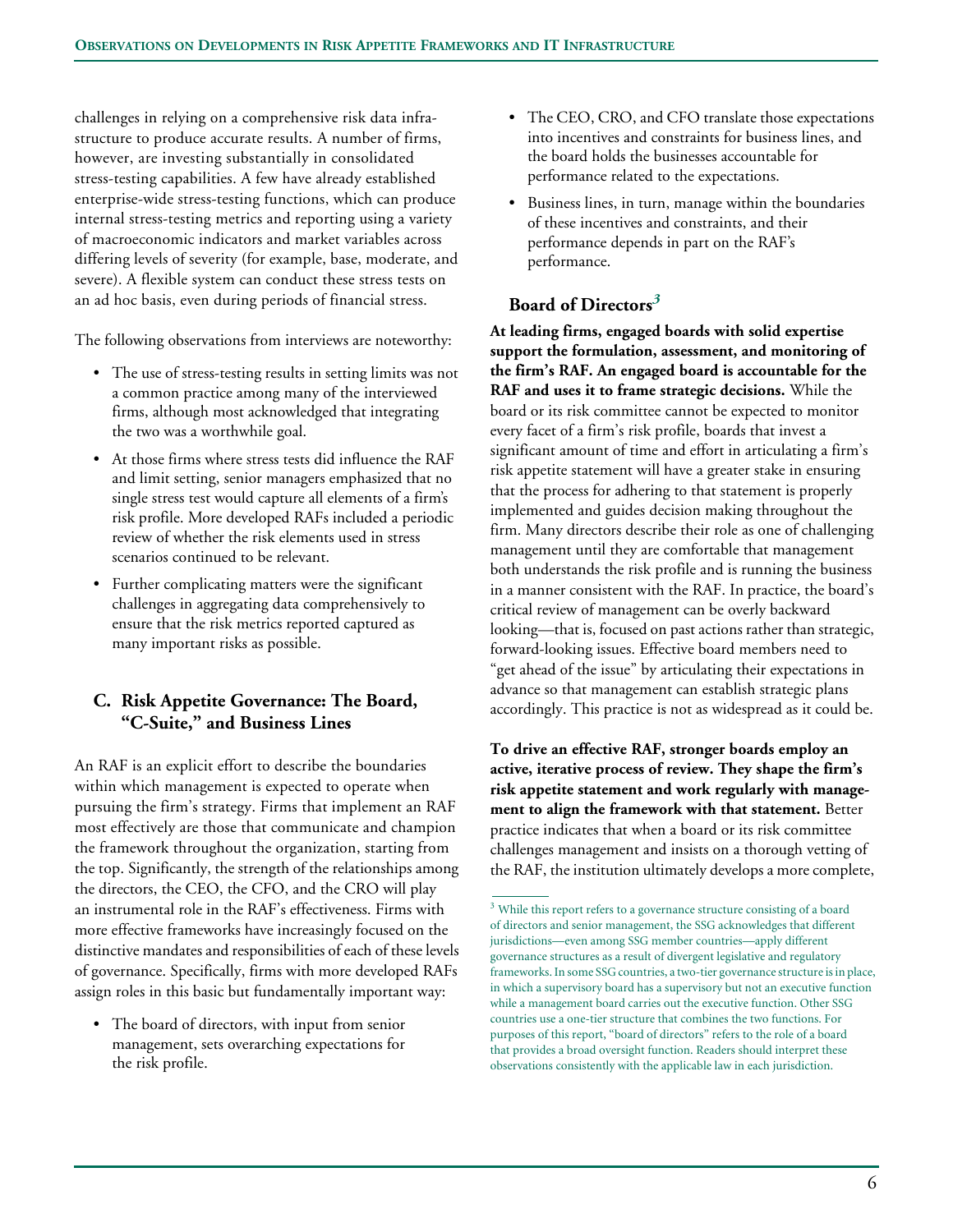well-considered product. While nearly all boards report spending more time on risk issues than they did before the financial crisis, many do not actively participate in the articulation of their firm's risk appetite statement and fewer still take part in defining the RAF. At those firms where the board is more engaged, once management has built or adapted the RAF according to the board's established risk appetite, the board's risk committee enters into an iterative process with senior management through which multiple versions of the RAF are presented until all are satisfied with the approach. Once the RAF is decided upon, there is ongoing challenge and discussion to ensure that the risk appetite continues to be relevant and reflects the thinking of the board. Having a clear process for discussing and determining when the RAF should be adapted to changed circumstances, as described above, is a leading practice we have observed. This regular communication helps management ensure that board members—and, critically, the chair of the risk committee are fully conversant with the firm's risk profile.

**Engaged board members have a sophisticated understanding of financial and risk concepts.** In the interviews, one explanation provided for some board members' weaker involvement in setting the risk appetite and RAF of a firm is their lack of risk management expertise. Appropriate board composition is critical to effective performance of duties, and some firms have adjusted board composition since the crisis to ensure that members have a suitable level of expertise to set expectations and monitor risks. However, even though some firms see a role for board members who are not financial experts, reasoning that these members are sometimes the ones who "ask the obvious but important questions that the experts overlook," firms continue to struggle with finding the right knowledge base. It is typical for a firm to rely on a handful of board committee members who understand the firm's risk exposures, while the remaining members lack the background to fully engage in the discussion and inquiry. One board member voiced frustration at the fact that he still could not depend on many of his board colleagues to think through particularly difficult risk issues with him. Board composition must be balanced to ensure a broad and common under-standing of the firm's risks and to avoid "two-speed boards."

To address shortcomings in board expertise, many firms provide extensive training to board members on subjects ranging from derivatives to processes for assessing internal capital adequacy. Some firms have also introduced requirements for cross-membership among risk, audit, and compensation committees to ensure that key functions are

supported by a sophisticated knowledge base. However, not all firms have introduced formalized training programs, and while both training and cross-membership are certainly positive practices, they should complement existing expertise. One CEO, whose firm requires all board members to serve on the risk committee, made the point succinctly: "If someone is going to serve on the board, that person needs to understand the business of the bank, which is taking risk."

**Engaged boards indicate a need to receive the right level and type of information in order to set and monitor adherence to risk appetite. To achieve this objective, boards need to be clear about what kind of information they require and how frequently they need it.** Many firms also faced challenges during the crisis because information was not fully consolidated, and therefore boards were not in a position to discuss the firm's aggregate risk profile. This shortcoming can be attributed in many cases to poor reporting systems, a topic considered later in this report. Regardless of systems capabilities, it can be a challenge for both management and board members to determine what subjects should be discussed at the board level and at what level of detail. The more engaged board members generally agree that reporting should be comprehensive and complete, and not be oversimplified for the board. At the same time, some board members insist that management communicate with them in business terms and not just in technical terms, a practice that has proved useful at these firms. Only a few boards, however, have shown that they are trying to actively reshape the intelligence they get from management. Most continue to be too passive in accepting the types of information chosen by management.

Finally, the crisis has reemphasized the importance of reputation risk as a key focus at the board level. Virtually all firms attempt to incorporate assessments of reputation risk in their RAFs to protect their brand, but they often find it difficult to quantify this risk. Efforts to measure reputation risk qualitatively have proven useful, such as monitoring industry headlines and reporting trends to the board, engaging third parties to conduct surveys, and creating reputation risk committees to assess environmental changes and approve particular transactions based on geography or product line. Indeed, roughly one-third of the firms interviewed indicated that they now have a reputation risk committee, while many others reported that this type of risk is discussed as part of some form of new-product review committee. Several participating firms have explicitly identified businesses or geographies that they will avoid because of potential implications for reputation risk.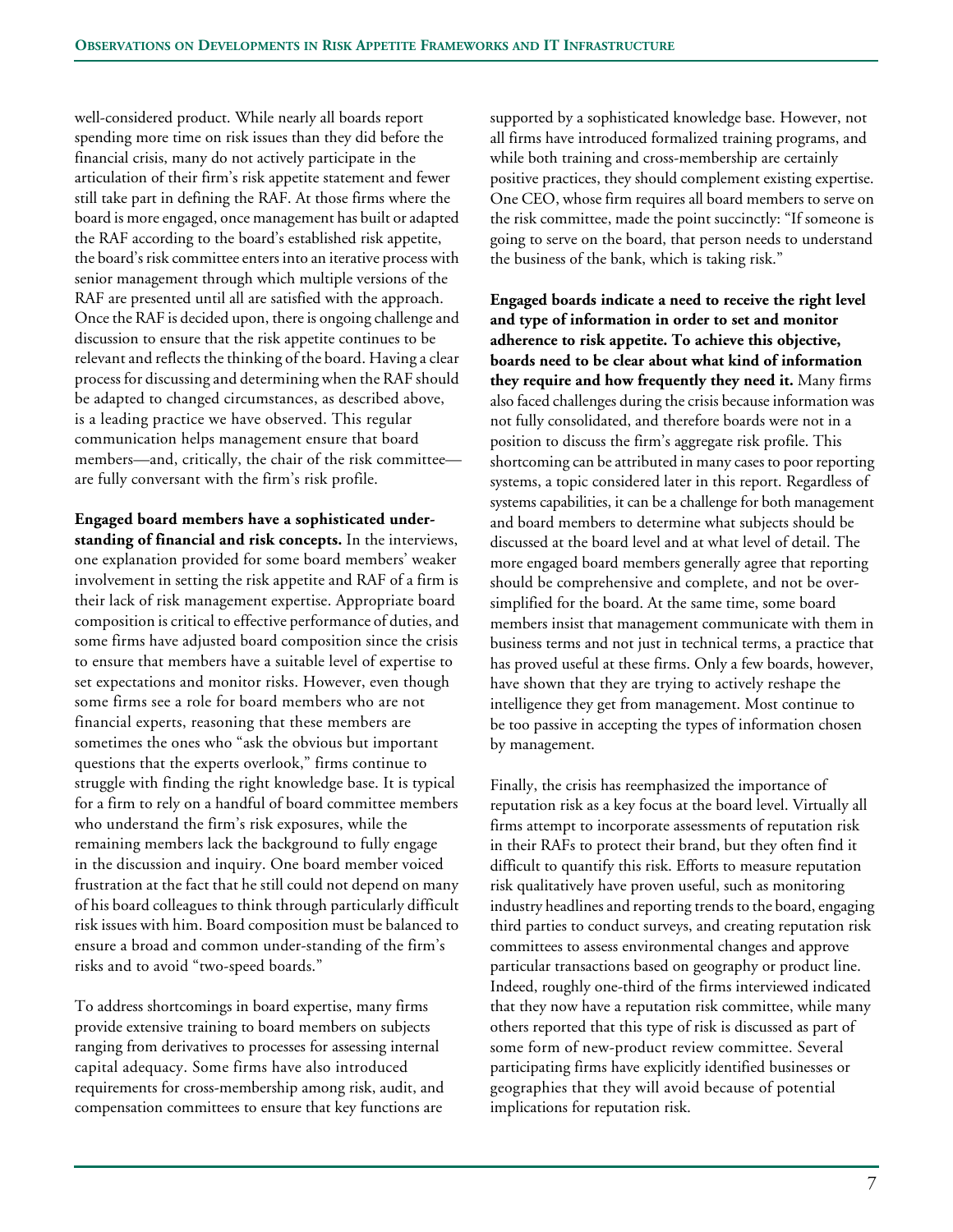## **The "C-Suite"**

**Not surprisingly, the review team observed that strong support at the CEO level is crucial for the RAF's successful implementation throughout the firm. This view includes empowering the right people—notably, the CRO—and ensuring that the board has access to these individuals.** While it is accepted that the CRO and the risk management function will usually be responsible for developing the risk appetite framework, the process does not appear to be as effective in cases where the CEO does not strongly support the RAF. CEOs who refer to and use the RAF in support of difficult risk and strategic decisions send a strong message about the importance of the framework. The CRO's stature and decision-making power were found in prior SSG work to be areas for improvement within the industry. The CRO has also proved important to achieving the firm's risk appetite goals, as he or she usually manages the RAF's implementation. At some interviewed firms, the CEO's willingness to give the CRO the final word on many risk decisions has strengthened the stature of the risk management function.

The relationship between the board or board risk committee and the CRO is also very important. The CEOs at some of the firms with more developed RAFs encourage board members to contact the CRO directly. In some cases, this relationship is even formalized, and the board's risk committee plays a direct role in the CRO's review and compensation. At one firm with extensive board engagement in risk issues, the value-at-risk (VaR) limit was breached at the height of the financial crisis. When the business requested that the board increase the limit, the risk committee refused; instead, the committee chair began to engage in weekly conversations with the CRO to discuss the progress of measures for pushing VaR exposures back to within the limit. These discussions took place until the excess exposure had been managed down. Another firm even reconvened the board risk committee to discuss a key decision because the CRO was not able to attend the initial meeting at which the issue had surfaced.

#### **A strong alliance between the CRO and CFO helps increase the framework's transparency and dissemination.**

The alliance between these functions reflects the interplay and critical linkage between risk strategy and budgetary considerations, as well as the common approach the RAF engenders from multiple perspectives within the firm. A better practice that we observed was that of the CRO and CFO reporting to the board or board risk committee at every meeting on the firm's risk profile relative to the risk appetite

statement. The CRO's discussion can be very strategic and broad-gauged, whereas the CFO's perspective is more likely to provide specific insight into the framework's impact on budgeting, liquidity, and funding. In cases where the firm does not comply with the framework, the CRO or CEO outlines to the board the corrective action that management is undertaking to address the deficiencies.

#### **Business Lines**

**A critical element in the process of building an RAF is the link with the business strategy and budgeting process. In this regard, the RAF is a useful tool to ensure that each business line's strategies align with the firm's desired risk profile.** In many cases, business lines propose a medium-term business plan that is assessed by senior management (and sometimes the board's risk committee) to determine whether it fits with the firm's RAF. Stress testing and scenario analyses serve as useful tools to assist in this determination. The RAF then dictates the cascading of limits to the business lines, depending on the desired risk profile for each business.

**The RAF helps the board and senior management understand how much one business line's medium-term business plan needs to adapt in order to allow another business line's proposal to go forward.** To the extent that a particular business line's plan proposes opportunities that would require loosening the RAF constraints for that particular business, senior management and the board's risk committee may decide to "borrow" from the risk appetite allotment of another business line to make room for the given opportunity or, alternatively, to build up the firm's risk capacity (for example, through an increase in capital). In many cases, firms have noted that the existence of a clear RAF that is well communicated to the business lines sharply reduces the occurrence of proposals that are well outside those parameters. This may also prevent a firm from drifting unknowingly from its initial risk appetite as market conditions change. When a firm has a formalized risk appetite, revisions are well documented and they can be more easily monitored by all stakeholders.

Discussions of new business initiatives are seen as an opportunity to "say who we are and how we operate," according to one participant, while another saw them as a way to embed the framework within the firm. The majority of firms indicated that their RAF is (or is being) integrated with their process for new product initiatives.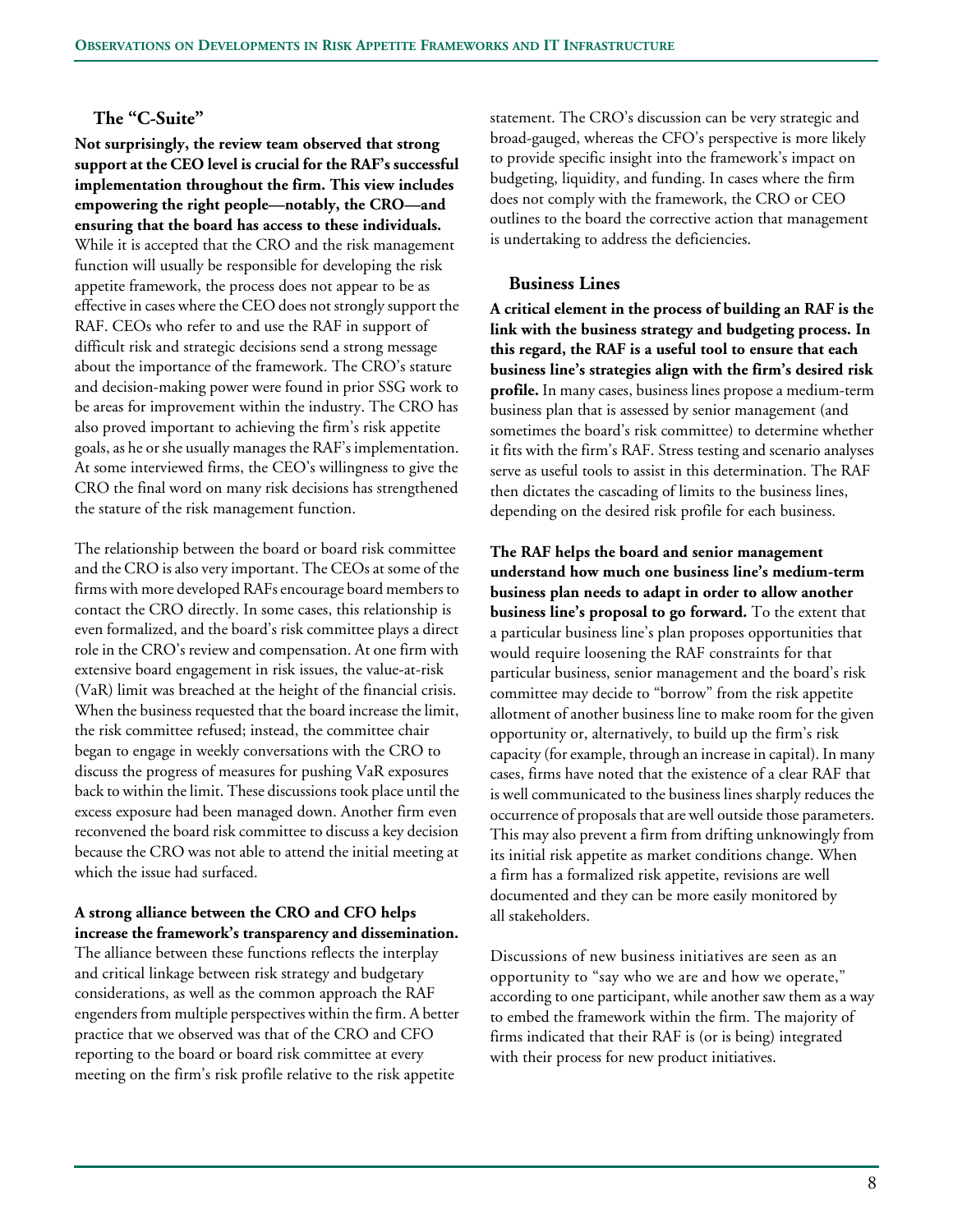# **D. Promoting a Firmwide Risk Appetite Framework**

**By establishing a set of incentives and consequences, firms with more developed RAFs ensure that the entire firm is committed to a successful framework.** In particular, directors and senior managers at these firms consider carefully how to incentivize adherence to the RAF and how to communicate the consequences of ignoring it. Some approaches included promotions based on adherence to the RAF, career advancement through postings to higher level control functions, compensation explicitly linked to the RAF (on the upside and the downside), and even dismissals for those who disregard the framework. At one firm, the CRO regularly reported to the board's compensation committee on business line performance measured against the RAF. Nonetheless, the emphasis on promoting the RAF through incentives and consequences remains limited at most firms.

**Among the senior leaders interviewed, there was no clear agreement about the scope and reach that the RAF should have within the organization.** One firm indicated that more than 200 town hall meetings had been held with staff over the course of the year to help socialize the RAF. Other practices included involving new staff in risk and capital committee meetings to ensure a strong understanding of the risk culture and decision-making process. Many firms, however, communicated the RAF on a "need-to-know basis," based on the belief that the RAF would be meaningless to employees at lower levels of the firm and that they would focus too much on limits and constraints.

# **E. Monitoring the Firm's Risk Profile within the Risk Appetite Framework**

**The assessment of a firm's consolidated risk profile against risk appetite should be ongoing and iterative.** Some firms conduct quarterly reviews of the RAF and monitor the link between the firmwide risk profile and risk appetite. These firms test whether the consolidated risk profile continues to align with the business practices, limits, and stress performance expectations that constitute their RAFs. As a result, the firms are able to determine early and often whether their risk profile is straying from the desired path and can make informed decisions about whether the RAF

is functioning as intended. Two observations from our interviews are particularly noteworthy:

- Firms with more developed RAFs have a clear, documented, and regular process for reviewing their risk profile against their risk appetite.
- One firm used the discipline of assessing the fair value of all its risk exposures as a way to compare risk profile with risk appetite, as the mark-to-market changes to profit-and-loss (P&L) statements provide a real-time window into the evolution of risk.

**RAFs should not simply be a set of loss tolerances or limits; they should include a wide array of measures to monitor the firm's risk profile.** A common shortcoming shared by firms in the beginning stages of creating an RAF is to review only the high-level risk limits measured against point-in-time regulatory capital levels or simple liquidity buffers.

**Firms with more developed RAFs combine multiple risk metrics that help in managing or mitigating downside risk in a thoughtful, deliberate way.** The metrics used should range from the dynamic and forward looking to the static and point-in-time; they could include (but not be limited to):

- capital targets beyond solely regulatory measures (economic capital, tangible common equity, and total leverage) or capital-at-risk amounts;
- a variety of liquidity ratios, terms, and survival horizons;
- net interest income volatility or earnings-at-risk calculations;
- VaR limits:
- risk sensitivity limits;
- risk concentrations by internal and/or external credit ratings;
- expected loss ratios;
- the firm's own credit spreads;
- asset growth ceilings by business line or exposure type;
- performance of internal audit ratings;
- economic value added; and
- post-stress-test targets for capital, liquidity, and earnings.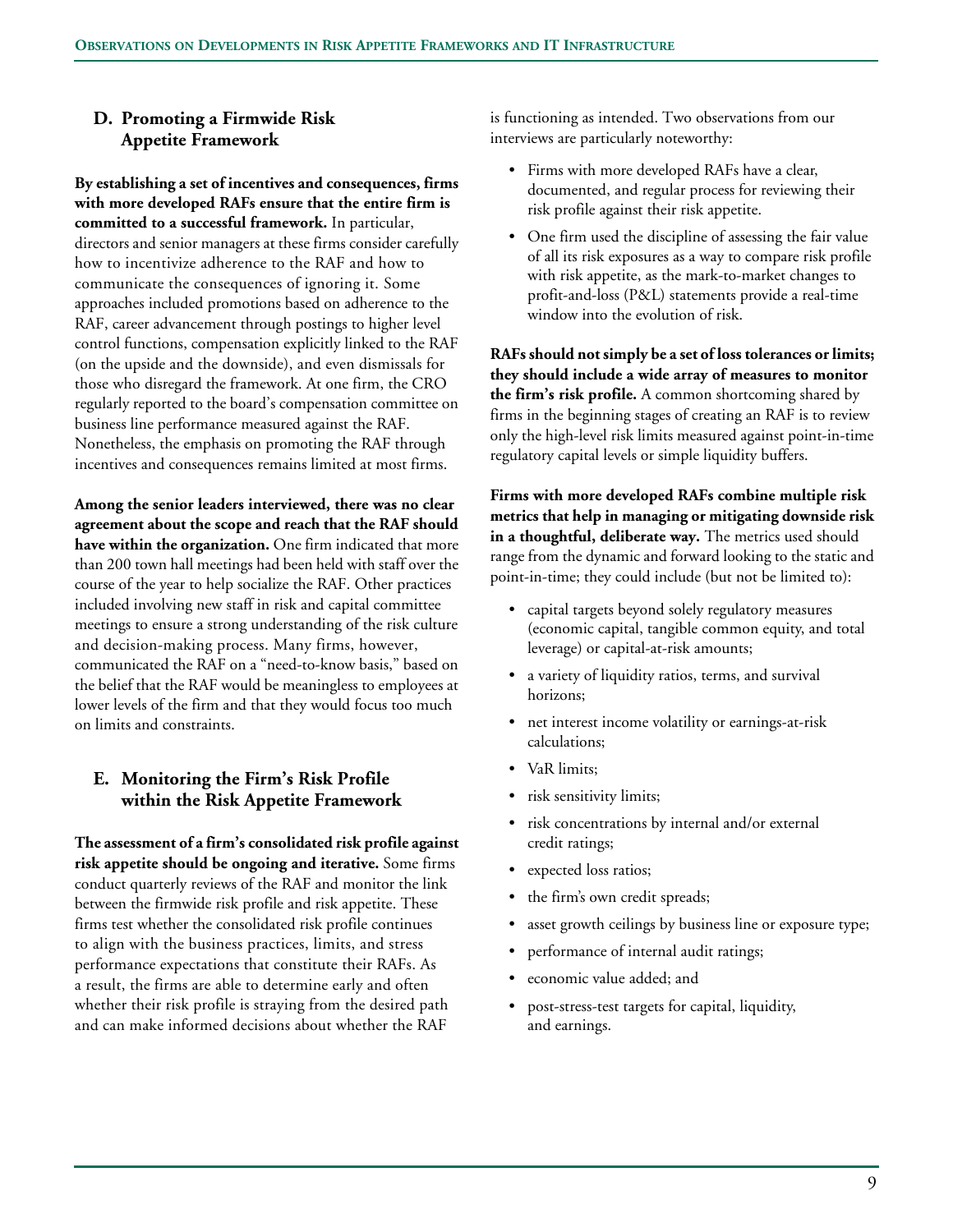**Firms agreed that the risk metrics to be monitored must directly meet the needs of the audience, be it the directors, the "C-suite," or business line leaders.** The metrics used to measure firmwide aggregate risk at the board level will, of necessity, be significantly different from those used to measure and limit risk at the business level. For example, we have observed that the risk metrics that matter most for directors were typically high-level metrics that reflect the firm's key vulnerabilities. When directors received reports that contained too many detailed risk metrics, the ensuing discussion distracted the directors from their principal concerns. One director pointedly told us that it is critical for management to speak with the directors in language they can understand, and that risk management jargon can impede a more intuitive understanding of the firm's risk profile. While risk metrics used at different levels of the organization should relate to one another, it is reasonable to keep them "high level" for directors, increasingly "more detailed" for the "C-suite," and "appropriately pointed" for business line leaders. Firms that parsed out metrics in this way found their internal dialogues about risk appetite and actual risk profiles to be more robust and meaningful.

As highlighted above, the interdependence between an effective RAF and a robust IT infrastructure is critical to strategic decision making. Section IV outlines observations on current efforts to improve IT infrastructure—in particular, the aggregation of risk data—that are key to helping boards and senior management assess whether their actual risk profiles are in line with the stated risk appetite.

# **IV. IMPLEMENTING A COMPREHENSIVE RISK DATA INFRASTRUCTURE**

# **A. Background and Approach**

The 2009 report underscored the importance of the IT infrastructure in effective risk management. Inadequate IT systems hindered the ability of many firms to manage broad financial risks as market events unfolded rapidly and intensely. The report endorsed the need for firms to build "more robust infrastructure systems [that may] require a significant commitment of financial and human resources on the part of firms" because supervisors view these efforts as "critical to the long-term sustainability of improvements in risk management." Since publication of the 2009 report, many firms have begun

substantial projects to improve IT infrastructure—in particular, projects to address the aggregation of risk data.

A number of factors have led to the fragmented IT infrastructure that is currently slowing risk management remediation projects at firms:

- A lack of agreement between business lines and IT management on a long-term strategy, often driven by competition within the firm for financial resources, makes it difficult to implement key IT infrastructure projects.
- Decisions that favor short-term financial considerations have often led to budget reductions for IT infrastructure projects. In addition, turnover in key IT management areas has exacerbated delays in project execution.
- Weak data governance processes can contribute to inconsistent approaches to the upgrading of systems. Similarly, the lack of a firmwide framework for data management can lead to inconsistencies across business units and/or regions.
- Mergers and acquisitions have increased the number of legacy systems in place at newly consolidated organizations. Multiple system platforms often contain their own unique data taxonomies, making aggregation across products and business lines difficult.

The system fragmentation that can result from such environments often requires a significant number of manual processes to aggregate data firmwide. Some firms still require days or weeks to accurately and completely aggregate risk exposures; few firms can aggregate data within a single business day.

Observations in this report are drawn from the SSG's collective supervisory work undertaken in 2010, which included formal examinations conducted by individual supervisory agencies, meetings with firms' management, and detailed reviews of firms' remediation plans. While we did not formally survey firms on their progress, a number of SSG members have been conducting supervisory work to benchmark firms' progress in remediating the risk management gaps identified in the self-assessments described in the 2009 SSG report. The SSG members' observations reveal that most firms still need to achieve significant progress on their existing multiyear technology projects before they can implement a comprehensive risk data infrastructure.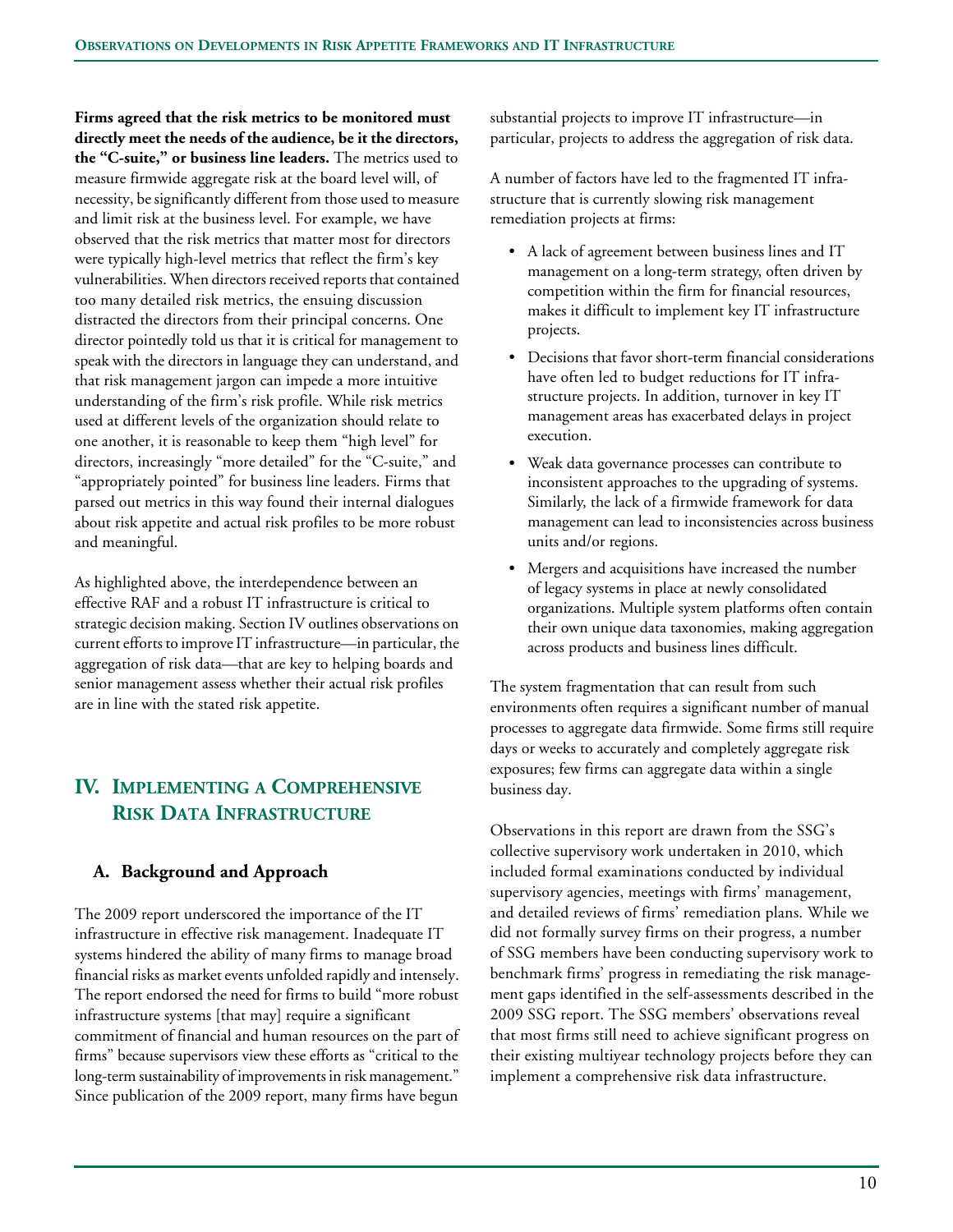# **B. The Importance of IT Governance in Strategic Planning and Decision Making**

For firms to make effective business and risk management decisions, it is critical that they be able to aggregate timely and accurate data for reporting on credit, market, liquidity, and operational risks. As the financial and regulatory environment becomes increasingly complex, this capability within the firm is of paramount importance to senior decision makers. They need the proper information to make judgments about the strategic direction of their firms, to help set risk appetite, and to manage risk according to rapidly changing economic or market circumstances.

**Strategic planning processes should include an assessment of risk data requirements and system gaps.** Firms with highly developed IT infrastructures are able to clearly articulate, document, and communicate internal risk reporting requirements, including specific metrics, dataaccuracy expectations, element definitions, and timeframes. These requirements also incorporate supervisory expectations and regulatory reporting requirements, such as segmenting financial and risk data on a legal-entity basis. The technology planning process has to align both business and IT strategies to ensure that a productive partnership exists and that it values the investments made in financial and human resources to complete the project. We have observed that strategic business expansion at most firms occurs before they have fully incorporated IT requirements, often putting IT implementation plans far behind the business plans and creating volume and data capacity issues when the business or product grows.

**Firms with leading, highly developed IT infrastructures bring together senior IT governance functions, business line units, and IT personnel to formulate strategy.** These firms have defined standards and internal risk reporting requirements to ensure that business lines and IT units operate within an enterprise-approved framework. The requirements establish the basis for effective IT infrastructure and internal reporting. Firms operating in a less coordinated and more fragmented way do not have technological systems and platforms that meet their strategic needs. Several key elements underpin an effective IT partnership at a firm:

• Firms with leading IT infrastructures commit budgetary resources to developing IT infrastructures for internal risk reporting with the same level of priority

that they give to the funding of projects that emphasize front-end revenue generation and speed to market.

- Revenue-generating infrastructures for new businesses and products often outstrip associated risk infrastructures that are critical to manage these operations. The lag between the development of front-office and risk infrastructures can stretch from a few months to a few years.
- Most notably for new products, technology infrastructure and capacity assessments are critical to the strategic planning process. While it is good practice for firms to require assessments of IT infrastructure and capacity prior to approving new products, it is also a leading practice for firms to conduct reviews six to eighteen months after implementation to ensure that the technology projects have met the needs of the risk professionals.
- Firms that rely on outsourced IT activities that affect infrastructure, data aggregation, and internal risk reporting should apply the same level of governance to these activities as if they were performed in-house. Furthermore, outsourced activities should not limit the effectiveness of implementation or access to data.

**Firms successful in aligning IT strategies with the needs of business line managers and risk management functions have strong project management offices (PMOs) to ensure that timelines and deliverables are met.** Many firms have numerous projects in progress to remediate gaps in IT infrastructure that can span multiple functions, business lines, and legal entities. Firms that have achieved more successful project implementation have established highlevel PMOs for firmwide projects, such as post-merger IT integration, and concentrate on specific project management functions for key business line or product efforts.

One firm appointed a dedicated individual from the risk management function to oversee the PMO and monitor issues and corrective actions through to completion. This firm has shown that having a single person as the focal point for program oversight results in better coordination and communication among project staff and, by extension, better project implementation and execution. In contrast, some firms have chosen a committee-based approach to project management. We have found that this approach lacks the high levels of accountability and focus required for effective execution, leading to a fractured and slow—and therefore often more costly—implementation effort.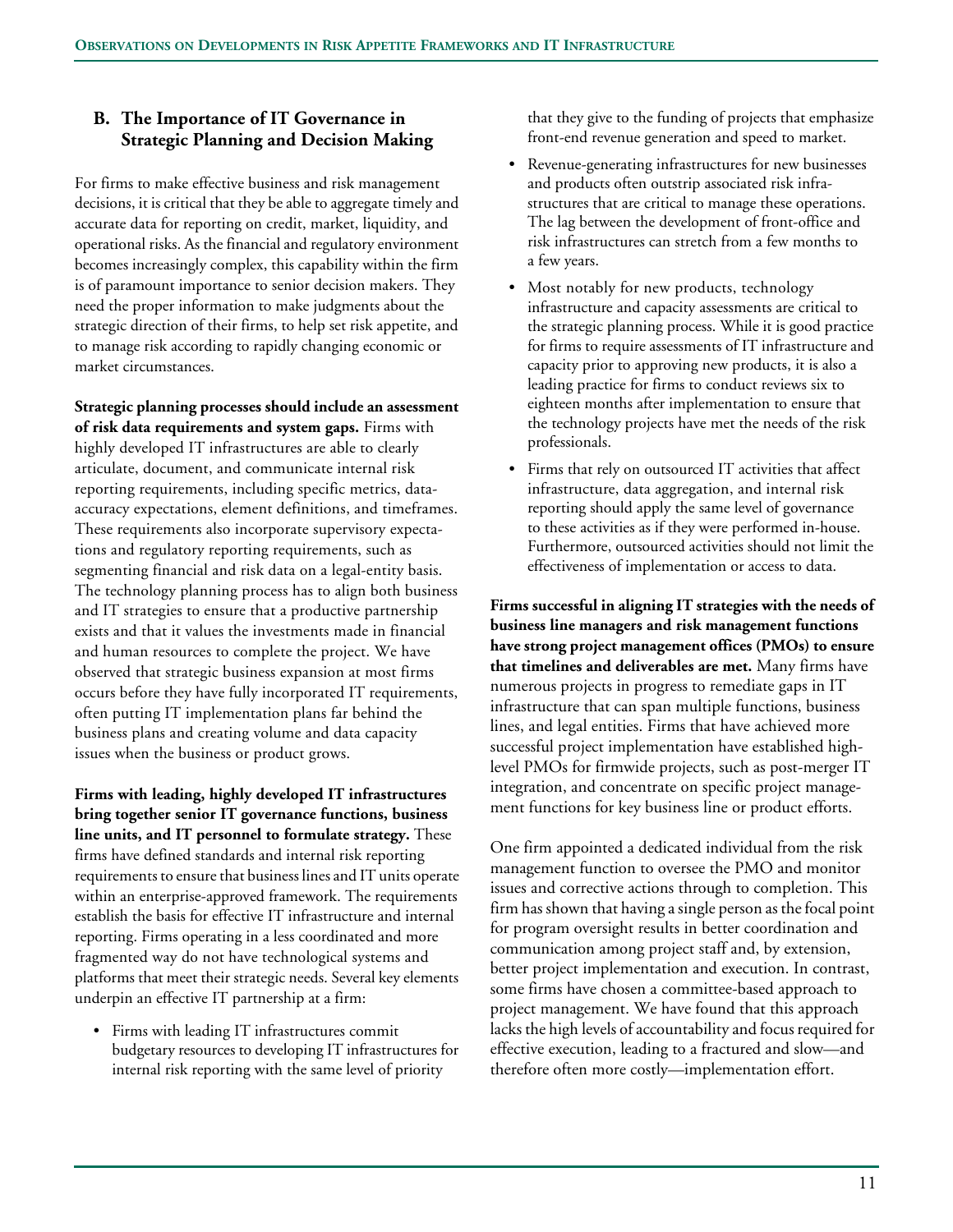**Firms with effective IT project implementation appoint a data administrator and a data owner with responsibility and accountability for data accuracy, integrity, and availability.** The data administrator oversees all aspects of business databases, including initial design of the database architecture, project implementation, backup, and support. A centralized data administration function has proved particularly useful for firms. A data owner is an individual or group of individuals, usually within a business line, responsible for developing and implementing the data governance framework and internal risk reporting. The role of a data owner aligns the interests of the business—accurate and timely information—with the need for accountability in execution, resulting in the owner taking an active role in ensuring that projects meet the goals of end-users.

**Firms with high-performing IT infrastructures ensure that the board committees institute internal audit programs, as appropriate, to provide for periodic reviews of data maintenance processes and functions.** Leading firms' internal audit departments assess the adequacy of risk management information systems (MIS). Their activities include planning and consideration of risk MIS requirements and assessments of risk MIS in terms of timeliness, accuracy, consistency, and completeness. Leading internal audit departments review specific efforts and projects to remediate infrastructure gaps noted from assessments that are compared against recommendations made in SSG and other supervisory communications. Some internal audit departments employ continuous monitoring in this area while others conduct specific examinations, often at the product or business line level. Prompt remediation of internal audit findings in this area helps reinforce the governance objective of a consistent, enterprise-wide approach to data governance.

# **C. Automating Risk Data Aggregation Capabilities**

**Supervisors observe that while many firms have devoted significant resources to infrastructure, very few can quickly aggregate risk data without a substantial amount of manual intervention.** In particular, firms' multiple infrastructure platforms have made it difficult to comprehensively aggregate critical risk data and effectively monitor and report on exposures in a timely way. One key attribute that allows risk data to be aggregated quickly is the ability to automate data flows and reduce the amount of manual intervention necessary to compile this critical information.

**Firms with leading practices have very limited reliance on manual intervention and manual data manipulation.** These firms have largely automated their risk data aggregation, which increases the timeliness of internal risk reporting and minimizes operational risks linked to human error. Many firms, however, still rely heavily on spreadsheet environments, which significantly delay report processing

while raising concerns about accuracy.

**Supervisors have observed that an inability to aggregate risk data in an accurate, timely, or comprehensive manner can undermine the overall value of internal risk reporting.** For example, whereas most firms focus on establishing a management information reporting framework to meet operational requirements, internal risk reporting standards do not articulate the type of critical reporting that would be required in a crisis or the speed at which these reports would have to be produced. We believe that in order to meet the needs of the business line and risk management staffs, firms should establish standards, cutoff times, and schedules for internal risk reports.

**Consolidated platforms and data warehouses that employ common taxonomies permit rapid and relatively seamless data transfer, greatly facilitating a firmwide view of risk.** Centralized static databases with single identifiers and/or unified naming conventions for legal entities, counterparties, customers, and accounts enable a consistent approach to pulling multiple records of risk data across the firm in a timely manner. Consistent identifiers and naming conventions also permit segmentation in cases where it may be necessary to identify risk concentrations or to meet a supervisory or legal requirement. We have observed that most firms have not yet adopted these common conventions, but rather are addressing them in the context of larger IT infrastructure projects, whose implementation is planned over the next one to three years on average. Specifically, we have observed the following:

- A number of firms have implemented or have projects under way to build comprehensive data platforms with unified customer and asset data that can quickly aggregate and report information. We have observed that the more robust designs are single-platform ones that can include trading, pricing, the general ledger, and risk management reporting.
- One firm has built a system that can aggregate all necessary data within a few hours.
- Another firm has constructed a system that acts as a gateway to credit risk and market risk applications,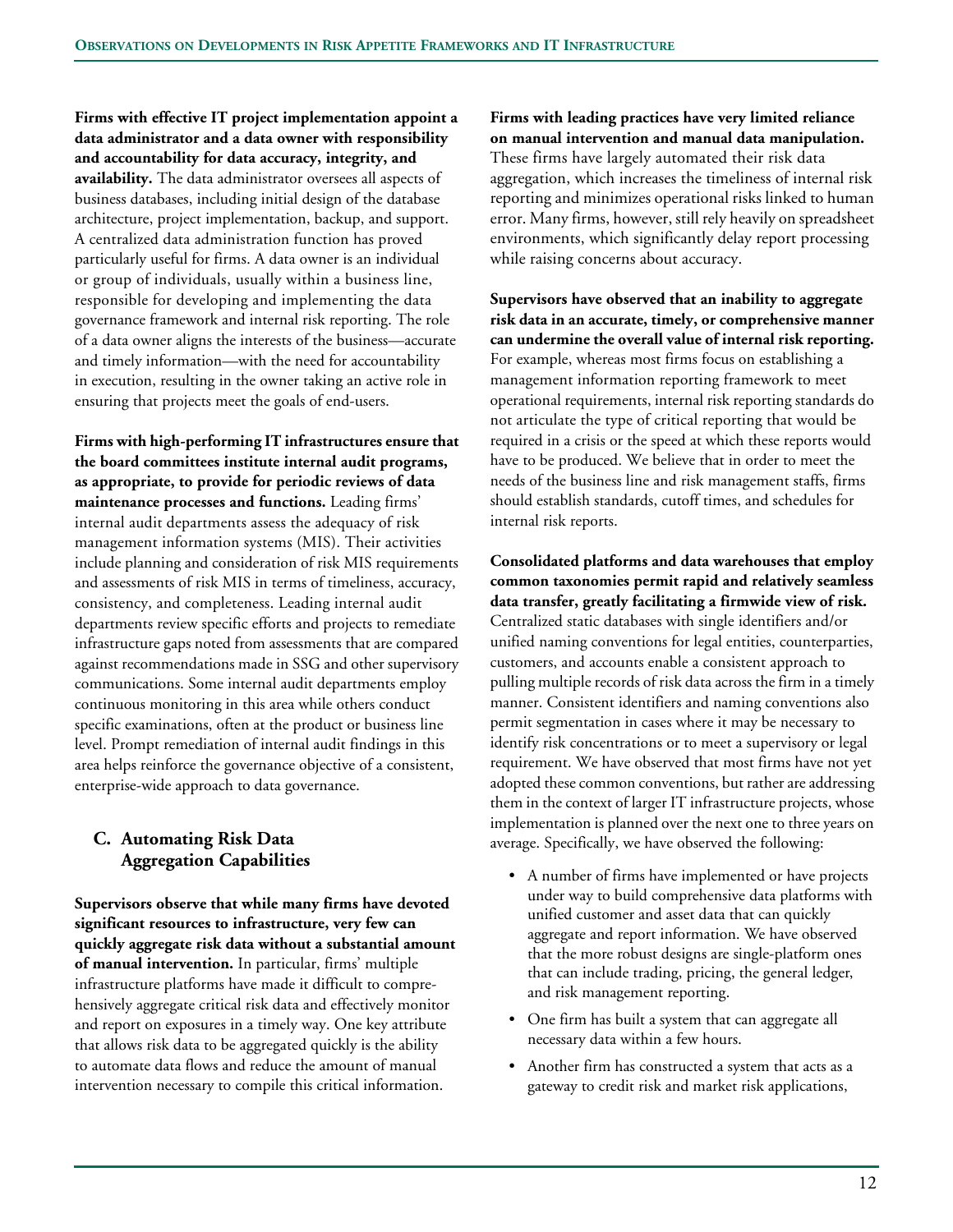using web-based tools, reports, and data. Reporting covers all issuer and counterparty exposures, including derivative and loan-equivalent risk, as well as exposure by asset class for ongoing monitoring and reporting of risk.

- One firm is creating a global liquidity platform to aggregate the firm's liquidity profile worldwide. Other firms are creating global general ledgers to consolidate their balance sheets and income statements.
- Several firms have or are constructing data warehouses to produce MIS or regulatory reports. A data warehouse will take feeds from different subsystems, including a general ledger, and store all the information in the "warehouse." Data in a warehouse are typically cleaned and catalogued under common taxonomies before being made available to users. Custom reports are then developed that can pull specific information from the warehouse. Some firms have employed centralized teams in charge of controlling data collected in the warehouse. This control supplements controls at the local business level and includes a review for missing data and analysis of significant variances. Other firms conduct self-assessments to certify information in the warehouse.

**Leading firms implement data aggregation processes covering all relevant transactional and accounting systems and data repositories to maintain comprehensive coverage of MIS reporting.** Leading practice in this area includes automated reconciliation wherever possible to reduce the risk of manual error or truncation of information reported. It is also critically important to include all off-balance-sheet information in the reconciliation of financial statement data to risk MIS. Trailing firms do not effectively reconcile offbalance-sheet data to risk MIS.

**Leading firms' MIS practices also include periodic reconciliation between risk and financial data.** The nature, scope, and frequency of such reconciliation practices are commensurate with the firm's business and risk environment, but some reconciliation is essential with a view to ensuring accuracy and periodic validation of the firm's MIS. For example:

• Well-developed systems for capital market activities include strong daily profit-and-loss attribution and reconciliation processes, wherein firms use sensitivity measures such as delta, vega, and gamma to compare risk management data such as VaR calculations with P&L data reported by the back office on a daily basis.

**While we believe strongly that aggregation of risk data must occur on a firmwide basis, increasingly there is a need for firms to be able to compile internal risk data on a legalentity basis, as systems have been largely designed along business lines.** While risk data aggregation efforts should support the goal of providing firmwide data to senior decision makers, the financial crisis clearly demonstrated that firms must also manage the geographic and legal risks associated with a global, cross-border financial marketplace. The ability to segment risk data by legal entity can become important when a global counterparty defaults, as Lehman Brothers did in 2008. The few firms that can currently parse data by legal entity tend to have inherently simpler legal vehicle structures or have not undergone numerous mergers or acquisitions; such firms often have the ability to produce reports on an ad hoc basis as well as in a standardized way**.** 

# **D. Prioritizing the Integration of IT Systems and Platforms**

The lack of integrated systems and platforms is a key challenge to ensuring that firmwide aggregation of risk data is accurate and comprehensive. Specifically, we have observed the following practices at firms having a highly developed IT infrastructure that can aggregate risk data effectively:

- business practices that prioritize the integration of legacy systems from mergers or acquisitions as soon as is reasonably possible after the transaction is completed; and
- new product approval procedures that include technology operations personnel to ensure that systems can process and aggregate data from new products or initiatives.

Significantly, firms with a single firmwide data taxonomy, as described above, can facilitate the integration of disparate systems and platforms with the firm's existing architecture. Thus, development of this taxonomy will directly improve firms' ability to address the otherwise difficult task of integrating legacy systems.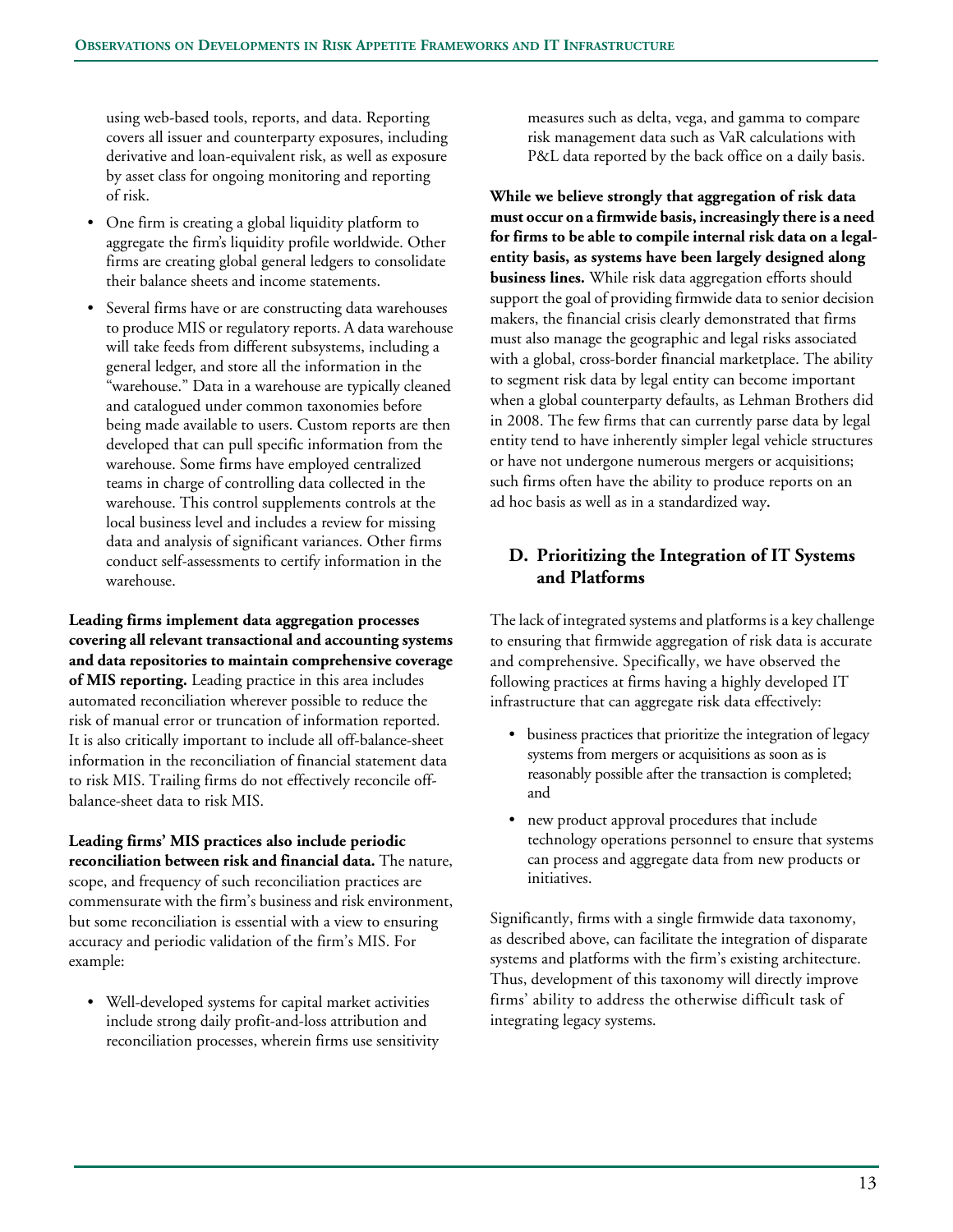## **E. Maintaining Appropriate Systems Capacity**

Strong MIS is essential for effective business and risk management in steady-state environments and in periods of economic volatility or stress. Capacity constraints, particularly during periods of economic volatility or stress, significantly undermine the ability of management to produce and use MIS. For example, during the financial crisis, the capacity constraints of risk systems inhibited VaR calculation at certain firms; in some cases, firms found errors in VaR reporting for previous end-of-day risk reports. Leading firms are able to process VaR calculations within hours.

Most firms are currently able to establish appropriate planning, policies, and testing to handle volumes for both steady-state and stressed-volume scenarios. These firms opt to include the business lines, risk management, and IT staff in the tasks of capacity assessment, planning, and testing. Most firms employ forward-looking volume assessments, define capacity-related failure, and conduct stress tests to that level.

However, in their capacity planning and testing, most firms still have to include scenarios involving sharp fluctuations in volume. They also have to plan for and test the ability to meet processing windows under stress scenarios, including the ability to make risk MIS available on short notice (such as during crisis situations) and at any given time. For most firms, additional work is required to understand the true impact that outages of critical systems will have on other key systems.

# **V. CONCLUDING COMMENTS**

The observations in this report indicate that most firms have made progress in developing risk appetite frameworks and have begun multiyear projects to improve IT infrastructure. These steps are clearly in the right direction, but considerably more work is needed to strengthen those practices that were revealed to be especially weak at the height of the crisis. In particular, we have observed that aggregation of risk data remains a challenge for institutions, despite its criticality to strategic planning and decision making.

The effectiveness of risk management practices will be tested as financial institutions adjust their business strategies to meet the continued challenges in the financial marketplace and the evolving regulatory environment. As firms evaluate this forward-looking balance between risk and reward, vigorous leadership and a commitment to strengthening management's ability to make judgments about risk will likely prove essential in the uncertain times ahead.

Along those lines, it is important to note that even the leading or more effective practices identified in this report could still benefit from further enhancement. Supervisors will continue to review these practices periodically to ensure effectiveness going forward.

We welcome further engagement with industry representatives and other public authorities on our observations.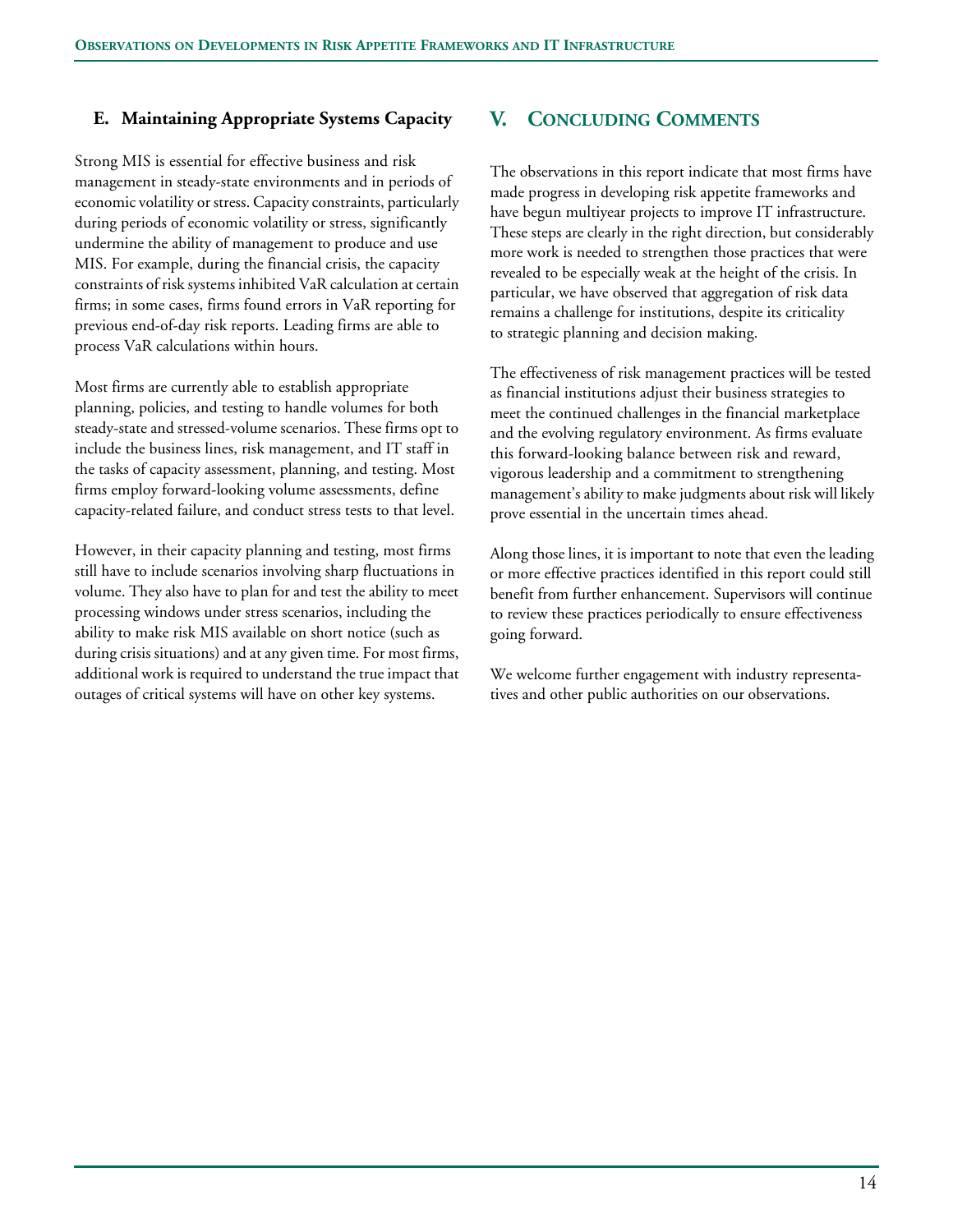# Appendix A **Members of the Senior Supervisors Group**

## **CANADA**

## *Office of the Superintendent of Financial Institutions*

Karen Badgerow Ted Price

## **FRANCE**

### *Prudential Control Authority*

François-Louis Michaud Patrick Montagner

### **GERMANY**

#### *Federal Financial Supervisory Authority*

Claudia Grund Ludger Hanenberg Frauke Menke

## **ITALY**

### *Bank of Italy*

Stefano DePolis Andrea Enria

## **JAPAN**

#### *Financial Services Agency* Hideo Hashimoto

Ryozo Himino Mamoru Yanase

## **THE NETHERLANDS**

## *The Netherlands Bank*

Petri Hofste Armand Schouten

## **SPAIN**

# *Bank of Spain*

Manuel Caro Alberto Alonso de Linaje

### **SWITZERLAND**

#### *Financial Market Supervisory Authority*

Urs Bischof Tim Frech Roland Goetschmann

### **UNITED KINGDOM**

#### *Financial Services Authority*

Alastair Hughes Arran Salmon

### **UNITED STATES**

#### *Board of Governors of the Federal Reserve System* Timothy Clark Patrick Parkinson

### *Federal Reserve Bank of New York*

Michael Alix Arthur Angulo Brian Peters William Rutledge (*Chair*)

#### *Office of the Comptroller of the Currency*

Kenneth Peyer Kurt Wilhelm

#### *Securities and Exchange Commission*

Denise Landers Michael Macchiaroli

#### *Secretariat*

Toni Dechario, Kyle Grieser, and Bronwen Macro, Federal Reserve Bank of New York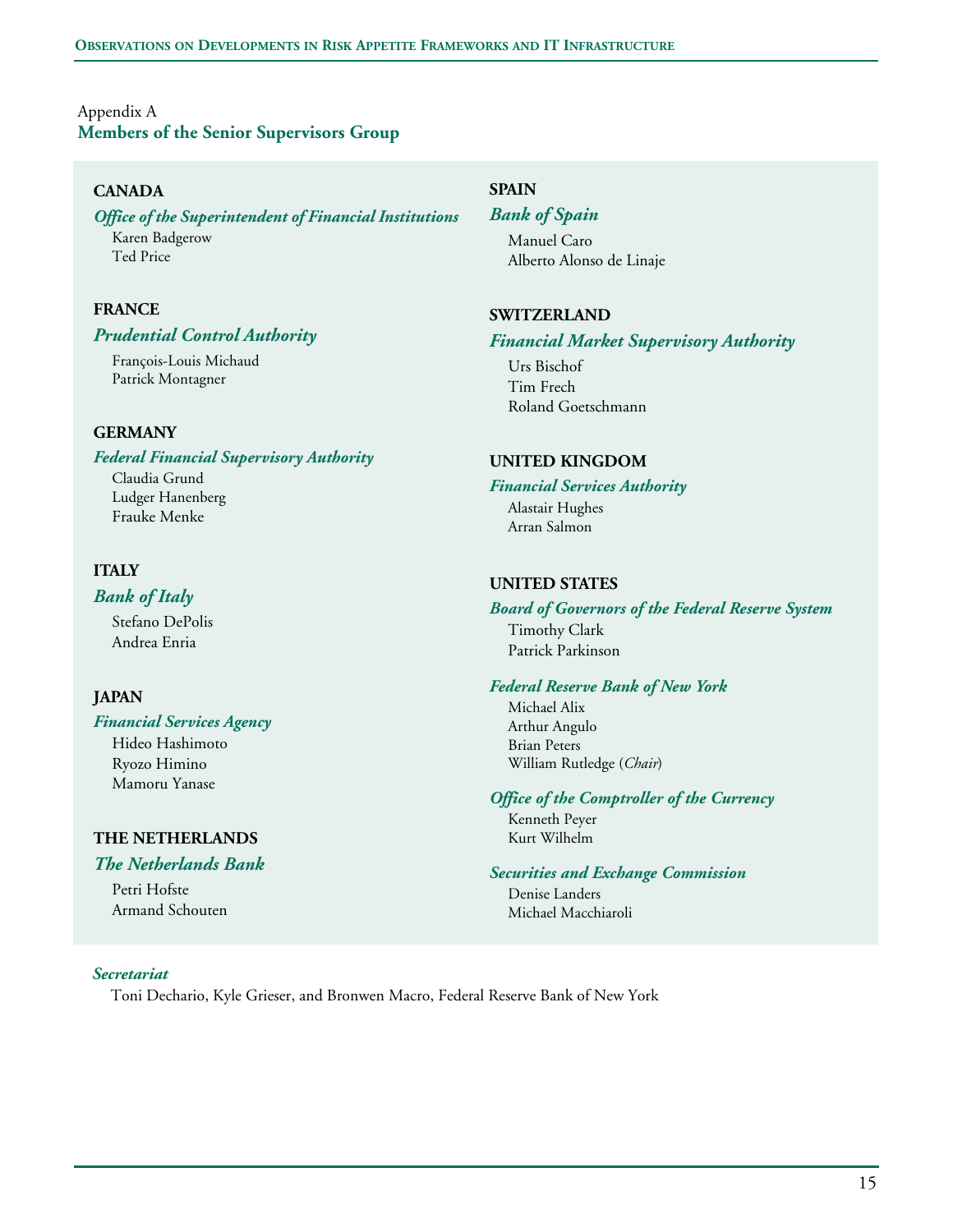# Appendix B **Members of the Risk Appetite Working Group**

## **CANADA**

#### *Office of the Superintendent of Financial Institutions*  Karen Badgerow (*Co-Chair*) Jacqui Campbell

## **FRANCE**

### *Prudential Control Authority*

François-Louis Michaud (*Co-Chair*)

## **GERMANY**

*Federal Financial Supervisory Authority* Maik Esser

## **ITALY**

*Bank of Italy*

Giampiero Longo

## **UNITED STATES**

*Board of Governors of the Federal Reserve System* David Palmer

*Office of the Comptroller of the Currency* Kenneth Peyer

Molly Scherf

*Securities and Exchange Commission*

Denise Landers

### *Secretariat*

Toni Dechario, Federal Reserve Bank of New York